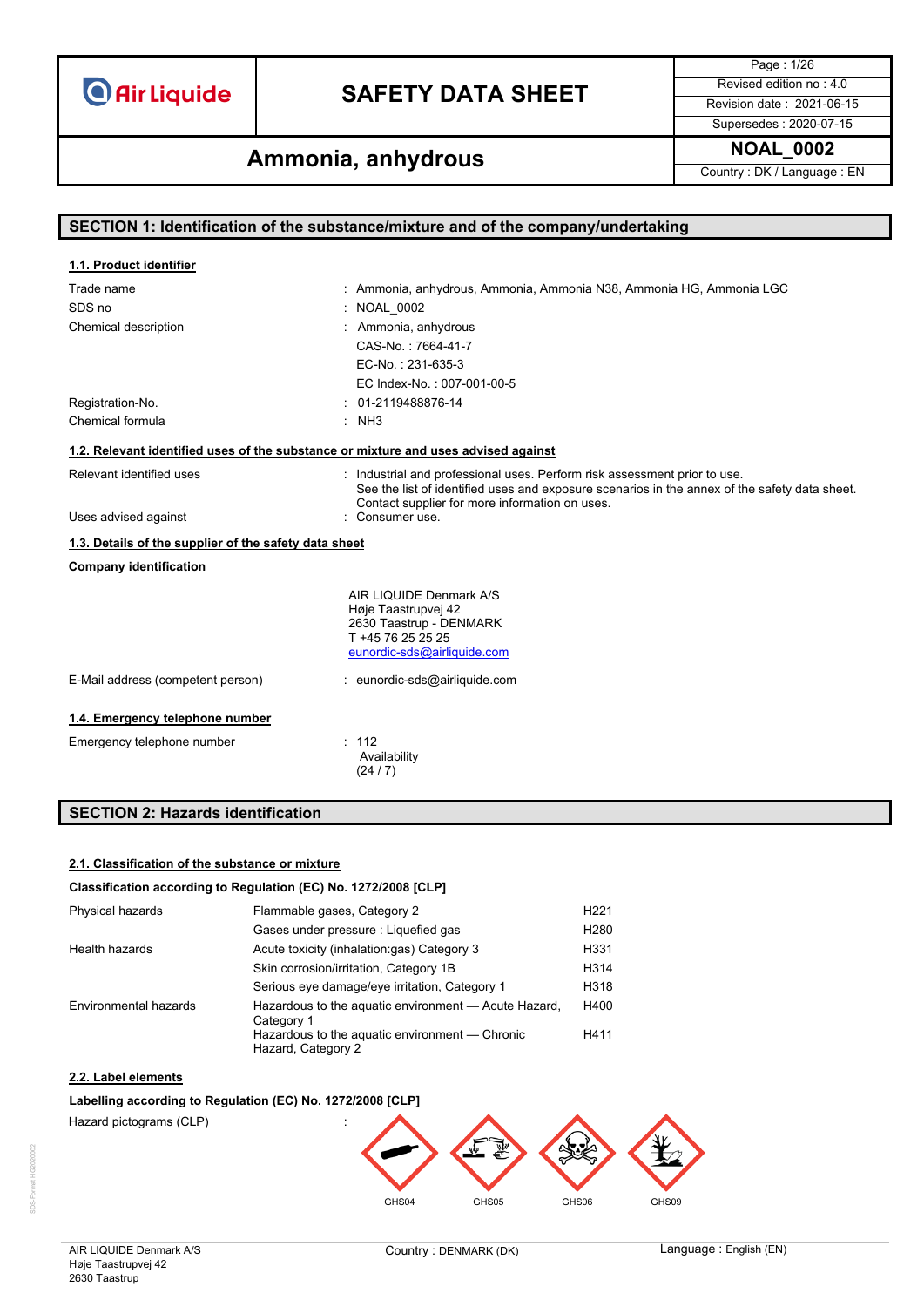### **SAFETY DATA SHEET** Revised edition no : 4.0

Supersedes : 2020-07-15

Page : 2/26

## **Ammonia, anhydrous** MOAL\_0002

Signal word (CLP)  $\qquad \qquad$ : Danger Hazard statements (CLP) : H280 - Contains gas under pressure; may explode if heated. H331 - Toxic if inhaled. H410 - Very toxic to aquatic life with long lasting effects. H221 - Flammable gas. H314 - Causes severe skin burns and eye damage. EUH071 - Corrosive to the respiratory tract. Precautionary statements (CLP) - Prevention : P273 - Avoid release to the environment. P260 - Do not breathe gas, vapours. P280 - Wear protective gloves, protective clothing, eye protection, face protection. P210 - Keep away from heat, hot surfaces, sparks, open flames and other ignition sources. No smoking. - Response : P303+P361+P353+P315 - IF ON SKIN : (or hair) Take off immediately all contaminated clothing. Rinse skin with water or shower. Get immediate medical advice. P304+P340+P315 - IF INHALED : Remove person to fresh air and keep comfortable for breathing. Get immediate medical advice. P305+P351+P338+P315 - IF IN EYES : Rinse cautiously with water for several minutes. Remove contact lenses, if present and easy to do. Continue rinsing. Get immediate medical advice. P377 - Leaking gas fire: Do not extinguish, unless leak can be stopped safely. P381 - In case of leakage, eliminate all ignition sources. - Storage : P405 - Store locked up. P403 - Store in a well-ventilated place.

#### **2.3. Other hazards**

: None.

### **SECTION 3: Composition/information on ingredients**

#### **3.1. Substances**

| Name               | <b>Product identifier</b>                                                                                       | Composition [V-%]: | <b>Classification according to</b><br><b>Regulation (EC) No. 1272/2008 [CLP]</b>                                                                                                   |
|--------------------|-----------------------------------------------------------------------------------------------------------------|--------------------|------------------------------------------------------------------------------------------------------------------------------------------------------------------------------------|
| Ammonia, anhydrous | (CAS-No.) 7664-41-7<br>(EC-No.) 231-635-3<br>(EC Index-No.) 007-001-00-5<br>(Registration-No.) 01-2119488876-14 | 100                | Flam. Gas 2, H221<br>Press. Gas (Lig.), H280<br>Acute Tox. 3 (Inhalation:gas), H331<br>Skin Corr. 1B, H314<br>Eye Dam. 1, H318<br>Aquatic Acute 1, H400<br>Aquatic Chronic 2, H411 |

*Contains no other components or impurities which will influence the classification of the product.*

: Not applicable. **3.2. Mixtures**

### **SECTION 4: First aid measures**

#### **4.1. Description of first aid measures**

| - Inhalation                 | : Remove victim to uncontaminated area wearing self contained breathing apparatus. Keep<br>victim warm and rested. Call a doctor. Perform cardiopulmonary resuscitation if breathing<br>stopped.                   |
|------------------------------|--------------------------------------------------------------------------------------------------------------------------------------------------------------------------------------------------------------------|
| - Skin contact               | : Remove contaminated clothing. Drench affected area with water for at least 15 minutes.<br>In case of frostbite spray with water for at least 15 minutes. Apply a sterile dressing. Obtain<br>medical assistance. |
| - Eye contact<br>- Ingestion | Immediately flush eyes thoroughly with water for at least 15 minutes.<br>Ingestion is not considered a potential route of exposure.                                                                                |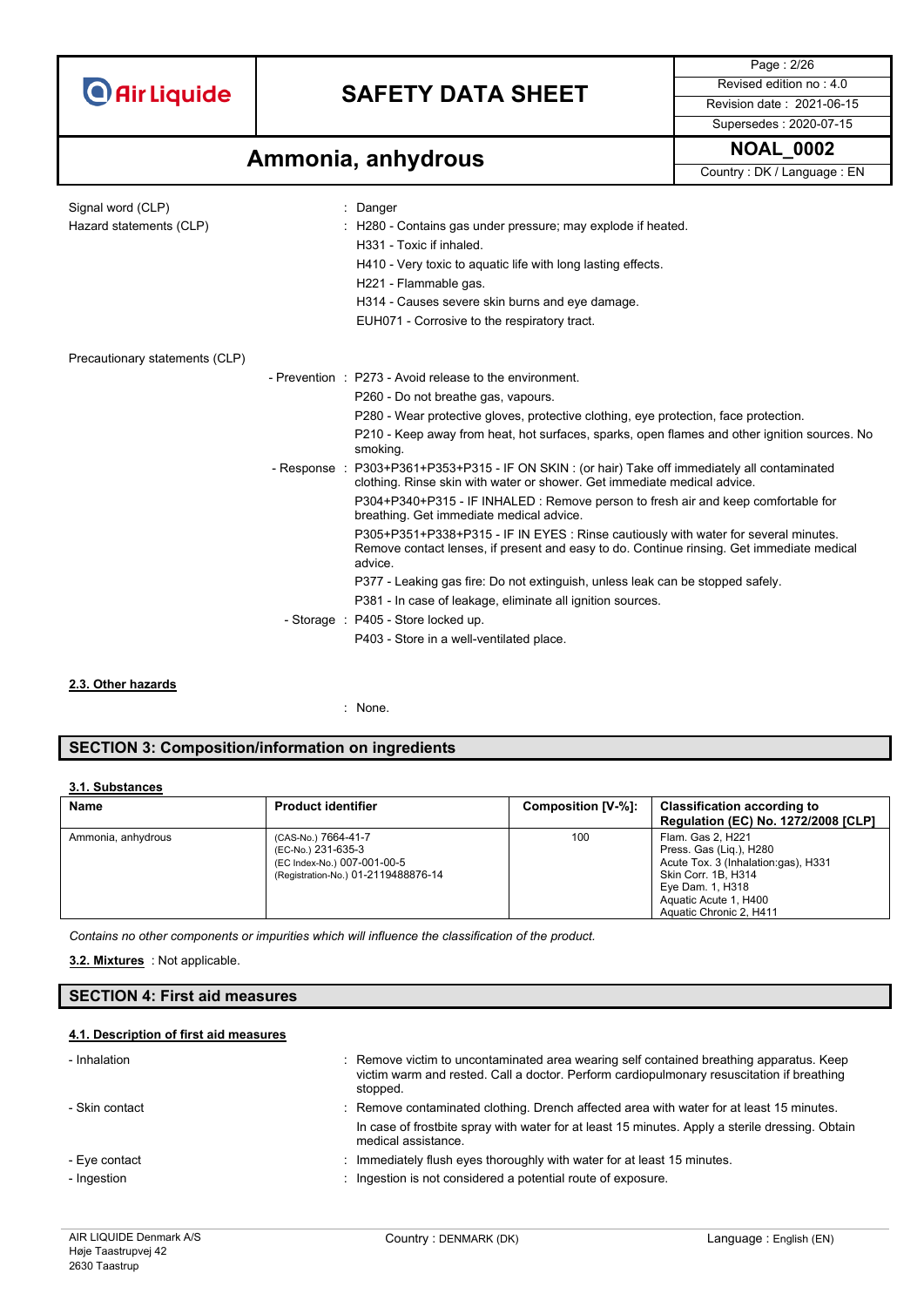### **SAFETY DATA SHEET** Revised edition no : 4.0

Supersedes : 2020-07-15

Page : 3/26

## **Ammonia, anhydrous Ammonia, and Ammonia, and Ammonial Country**: DK / Language : EN

#### **4.2. Most important symptoms and effects, both acute and delayed**

: May cause severe chemical burns to skin and cornea. Suitable first-aid treatment should be immediately available. Seek medical advice before using product. Prolonged exposure to small concentrations may result in pulmonary oedema.

Material is destructive to tissue of the mucuous membranes and upper respiratory tract. Cough, shortness of breath, headache, nausea. Refer to section 11.

#### **4.3. Indication of any immediate medical attention and special treatment needed**

: Obtain medical assistance.

Treat with corticosteroid spray as soon as possible after inhalation.

| <b>SECTION 5: Firefighting measures</b>                    |                                                                                                                                                                                                                                                                                                                   |
|------------------------------------------------------------|-------------------------------------------------------------------------------------------------------------------------------------------------------------------------------------------------------------------------------------------------------------------------------------------------------------------|
|                                                            |                                                                                                                                                                                                                                                                                                                   |
| 5.1. Extinguishing media                                   |                                                                                                                                                                                                                                                                                                                   |
| - Suitable extinguishing media                             | : Water spray or fog.                                                                                                                                                                                                                                                                                             |
|                                                            | Foam.                                                                                                                                                                                                                                                                                                             |
| - Unsuitable extinguishing media                           | : Carbon dioxide.                                                                                                                                                                                                                                                                                                 |
|                                                            | Do not use water jet to extinguish.                                                                                                                                                                                                                                                                               |
| 5.2. Special hazards arising from the substance or mixture |                                                                                                                                                                                                                                                                                                                   |
| Specific hazards                                           | : Exposure to fire may cause containers to rupture/explode.                                                                                                                                                                                                                                                       |
| Hazardous combustion products                              | : Nitric oxide/nitrogen dioxide.                                                                                                                                                                                                                                                                                  |
| 5.3. Advice for firefighters                               |                                                                                                                                                                                                                                                                                                                   |
| Specific methods                                           | : Use fire control measures appropriate for the surrounding fire. Exposure to fire and heat<br>radiation may cause gas receptacles to rupture. Cool endangered receptacles with water spray<br>jet from a protected position. Prevent water used in emergency cases from entering sewers and<br>drainage systems. |
|                                                            | If possible, stop flow of product.                                                                                                                                                                                                                                                                                |
|                                                            | Use water spray or fog to knock down fire fumes if possible.                                                                                                                                                                                                                                                      |
|                                                            | Do not extinguish a leaking gas flame unless absolutely necessary. Spontaneous/explosive re-<br>ignition may occur. Extinguish any other fire.                                                                                                                                                                    |
|                                                            | Move containers away from the fire area if this can be done without risk.                                                                                                                                                                                                                                         |
| Special protective equipment for fire fighters             | Wear gas tight chemically protective clothing in combination with self contained breathing<br>apparatus.                                                                                                                                                                                                          |
|                                                            | Standard EN 943-2: Protective clothing against liquid and gaseous chemicals, aerosols and<br>solid particles. Gas-tight chemical protective suits for emergency teams.                                                                                                                                            |
|                                                            | Standard EN 137 - Self-contained open-circuit compressed air breathing apparatus with full<br>face mask.                                                                                                                                                                                                          |

### **SECTION 6: Accidental release measures**

#### **6.1. Personal precautions, protective equipment and emergency procedures**

| $\therefore$ Try to stop release.                                                                     |
|-------------------------------------------------------------------------------------------------------|
| Evacuate area.                                                                                        |
| Monitor concentration of released product.                                                            |
| Consider the risk of potentially explosive atmospheres.                                               |
| Wear self-contained breathing apparatus when entering area unless atmosphere is proved to<br>be safe. |
| Eliminate ignition sources.                                                                           |
| Use chemically protective clothing.                                                                   |
| Ensure adequate air ventilation.                                                                      |
| Act in accordance with local emergency plan.                                                          |
| Stay upwind.                                                                                          |
|                                                                                                       |

#### **6.2. Environmental precautions**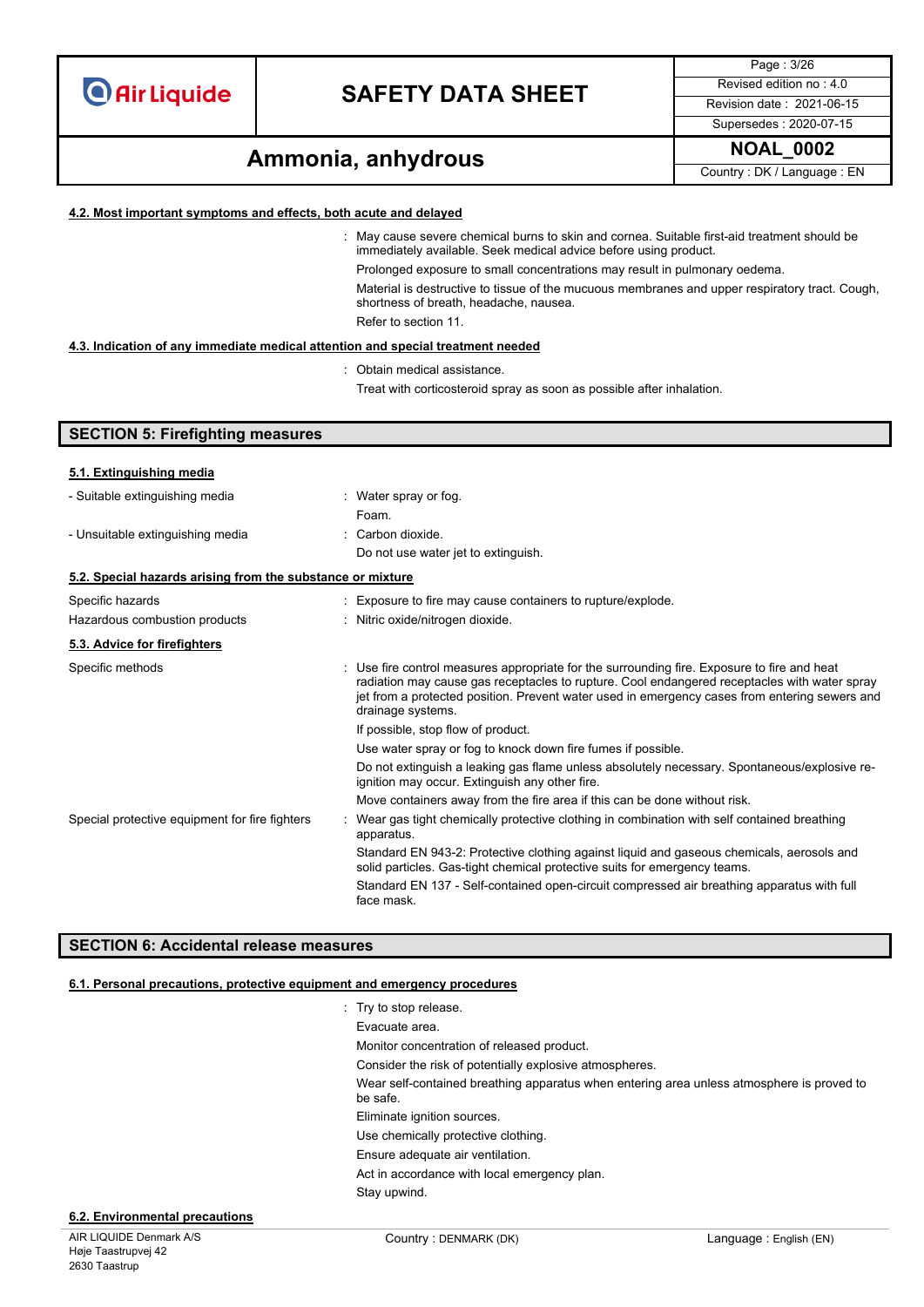## **SAFETY DATA SHEET** Revised edition no : 4.0

Supersedes : 2020-07-15

Page : 4/26

## **Ammonia, anhydrous Ammonia, and Ammonia, and Ammonial Country**: DK / Language : EN

: Reduce vapour with fog or fine water spray. Try to stop release.

|                                  | $:$ Hose down area with water.                                                                                          |
|----------------------------------|-------------------------------------------------------------------------------------------------------------------------|
|                                  | Ventilate area.                                                                                                         |
|                                  | Keep area evacuated and free from ignition sources until any spilled liquid has evaporated<br>(ground free from frost). |
|                                  | Wash contaminated equipment or sites of leaks with copious quantities of water.                                         |
| 6.4. Reference to other sections |                                                                                                                         |
|                                  | $\therefore$ See also sections 8 and 13.                                                                                |

### **SECTION 7: Handling and storage**

| 7.1. Precautions for safe handling |  |  |
|------------------------------------|--|--|
|                                    |  |  |

| Safe use of the product             | Do not breathe gas.                                                                                                                                              |
|-------------------------------------|------------------------------------------------------------------------------------------------------------------------------------------------------------------|
|                                     | Avoid release of product into atmosphere.                                                                                                                        |
|                                     | The product must be handled in accordance with good industrial hygiene and safety<br>procedures.                                                                 |
|                                     | Only experienced and properly instructed persons should handle gases under pressure.                                                                             |
|                                     | Consider pressure relief device(s) in gas installations.                                                                                                         |
|                                     | Ensure the complete gas system was (or is regularily) checked for leaks before use.                                                                              |
|                                     | Do not smoke while handling product.                                                                                                                             |
|                                     | Avoid exposure, obtain special instructions before use.                                                                                                          |
|                                     | Use only properly specified equipment which is suitable for this product, its supply pressure and<br>temperature. Contact your gas supplier if in doubt.         |
|                                     | Installation of a cross purge assembly between the container and the regulator is<br>recommended.                                                                |
|                                     | Purge system with dry inert gas (e.g. helium or nitrogen) before gas is introduced and when<br>system is placed out of service.                                  |
|                                     | Avoid suck back of water, acid and alkalis.                                                                                                                      |
|                                     | Assess the risk of potentially explosive atmospheres and the need for explosion-proof<br>equipment.                                                              |
|                                     | Purge air from system before introducing gas.                                                                                                                    |
|                                     | Take precautionary measures against static discharge.                                                                                                            |
|                                     | Keep away from ignition sources (including static discharges).                                                                                                   |
|                                     | Consider the use of only non-sparking tools.                                                                                                                     |
|                                     | Ensure equipment is adequately earthed.                                                                                                                          |
| Safe handling of the gas receptacle | Refer to supplier's container handling instructions.                                                                                                             |
|                                     | Do not allow backfeed into the container.                                                                                                                        |
|                                     | Protect containers from physical damage; do not drag, roll, slide or drop.                                                                                       |
|                                     | When moving cylinders, even for short distances, use a cart (trolley, hand truck, etc.) designed<br>to transport cylinders.                                      |
|                                     | Leave valve protection caps in place until the container has been secured against either a wall<br>or bench or placed in a container stand and is ready for use. |
|                                     | If user experiences any difficulty operating valve discontinue use and contact supplier.                                                                         |
|                                     | Never attempt to repair or modify container valves or safety relief devices.                                                                                     |
|                                     | Damaged valves should be reported immediately to the supplier.                                                                                                   |
|                                     | Keep container valve outlets clean and free from contaminants particularly oil and water.                                                                        |
|                                     | Replace valve outlet caps or plugs and container caps where supplied as soon as container is<br>disconnected from equipment.                                     |
|                                     | Close container valve after each use and when empty, even if still connected to equipment.                                                                       |
|                                     | Never attempt to transfer gases from one cylinder/container to another.                                                                                          |
|                                     | Never use direct flame or electrical heating devices to raise the pressure of a container.                                                                       |
|                                     | Do not remove or deface labels provided by the supplier for the identification of the content of                                                                 |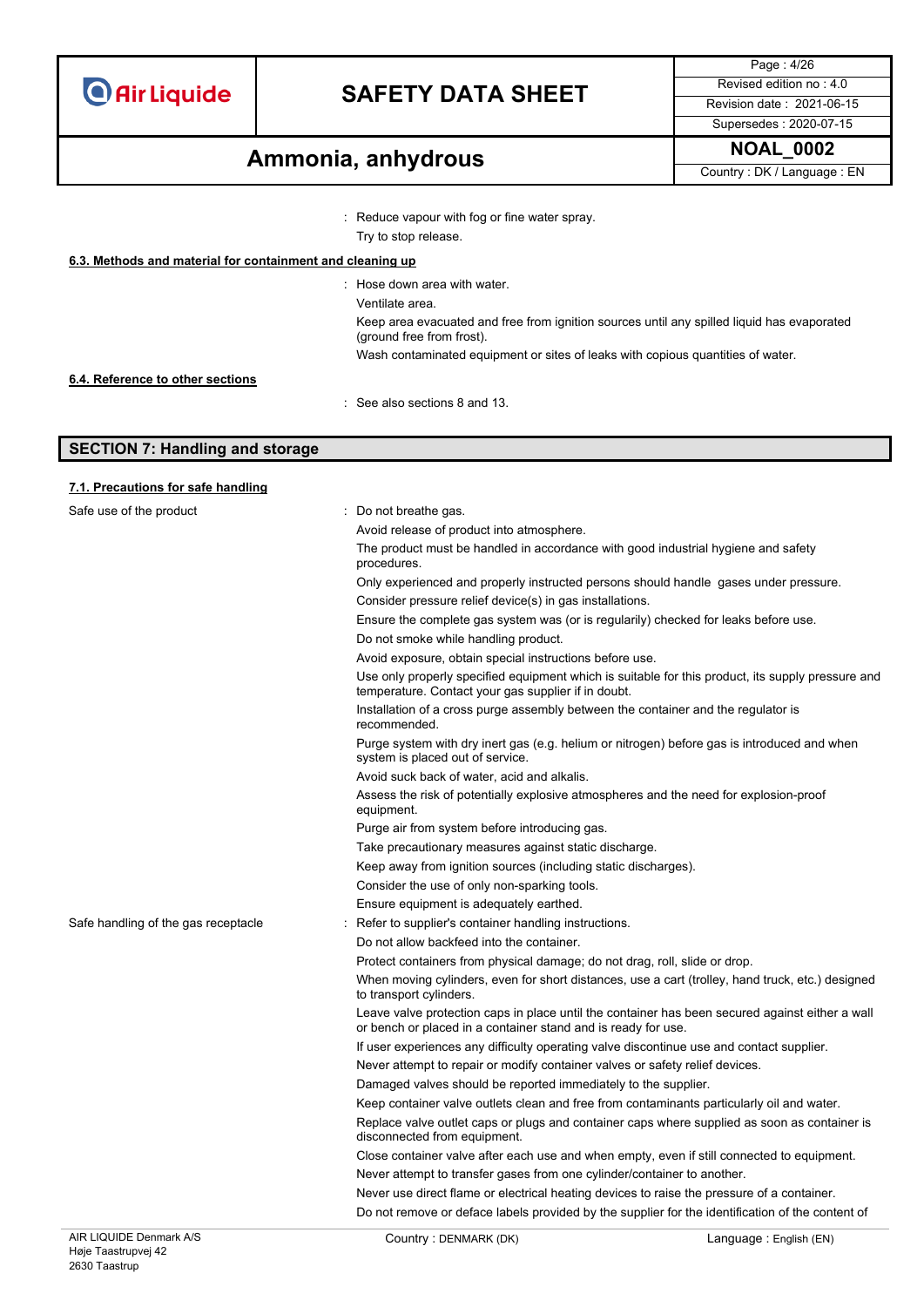### **SAFETY DATA SHEET** Revised edition no : 4.0

Page : 5/26 Supersedes : 2020-07-15

## **Ammonia, anhydrous** MOAL\_0002

the container.

Suck back of water into the container must be prevented.

Open valve slowly to avoid pressure shock.

### **7.2. Conditions for safe storage, including any incompatibilities**

: Observe all regulations and local requirements regarding storage of containers. Containers should not be stored in conditions likely to encourage corrosion.

Container valve guards or caps should be in place.

Containers should be stored in the vertical position and properly secured to prevent them from falling over.

Stored containers should be periodically checked for general condition and leakage.

Keep container below 50°C in a well ventilated place.

Store containers in location free from fire risk and away from sources of heat and ignition.

Keep away from combustible materials.

Segregate from oxidant gases and other oxidants in store.

All electrical equipment in the storage areas should be compatible with the risk of a potentially explosive atmosphere.

### **7.3. Specific end use(s)**

: None.

### **SECTION 8: Exposure controls/personal protection**

#### **8.1. Control parameters**

| Ammonia, anhydrous (7664-41-7)                |                                                       |  |  |  |
|-----------------------------------------------|-------------------------------------------------------|--|--|--|
| <b>EU - Occupational Exposure Limits</b>      |                                                       |  |  |  |
| Local name                                    | Ammonia, anhydrous                                    |  |  |  |
| IOELV TWA (mg/m <sup>3</sup> )                | 14 mg/m <sup>3</sup>                                  |  |  |  |
| IOELV TWA (ppm)                               | 20 ppm                                                |  |  |  |
| IOELV STEL (mg/m <sup>3</sup> )               | $36 \text{ mg/m}^3$                                   |  |  |  |
| IOELV STEL (ppm)                              | 50 ppm                                                |  |  |  |
| <b>Denmark - Occupational Exposure Limits</b> |                                                       |  |  |  |
| Local name                                    | Ammoniak                                              |  |  |  |
| Grænseværdi (8 timer) (mg/m <sup>3</sup> )    | 14 mg/m <sup>3</sup>                                  |  |  |  |
| Grænseværdi (8 timer) (ppm)                   | 20 ppm                                                |  |  |  |
| Anmærkninger (DK)                             | (2002); E (betyder, at stoffet har en EF-grænseværdi) |  |  |  |
| Ammonia, anhydrous (7664-41-7)                |                                                       |  |  |  |
| <b>EU - Occupational Exposure Limits</b>      |                                                       |  |  |  |
| Local name                                    | Ammonia, anhydrous                                    |  |  |  |
| IOELV TWA (mg/m <sup>3</sup> )                | 14 mg/ $m3$                                           |  |  |  |
| <b>IOELV TWA (ppm)</b>                        | 20 ppm                                                |  |  |  |
| IOELV STEL (mg/m <sup>3</sup> )               | $36 \text{ mg/m}^3$                                   |  |  |  |
| IOELV STEL (ppm)                              | 50 ppm                                                |  |  |  |
| <b>Denmark - Occupational Exposure Limits</b> |                                                       |  |  |  |
| Local name                                    | Ammoniak                                              |  |  |  |
| Grænseværdi (8 timer) (mg/m <sup>3</sup> )    | 14 mg/m <sup>3</sup>                                  |  |  |  |
| Grænseværdi (8 timer) (ppm)                   | 20 ppm                                                |  |  |  |
| Anmærkninger (DK)                             | (2002); E (betyder, at stoffet har en EF-grænseværdi) |  |  |  |

| Ammonia, anhydrous (7664-41-7)           |                        |  |  |
|------------------------------------------|------------------------|--|--|
| DNEL: Derived no effect level (Workers)  |                        |  |  |
| Acute - local effects, inhalation        | 36 mg/m <sup>3</sup>   |  |  |
| Acute - systemic effects, inhalation     | 47.6 mg/m <sup>3</sup> |  |  |
| Long-term - local effects, inhalation    | 14 mg/m <sup>3</sup>   |  |  |
| Long-term - systemic effects, inhalation | $47.6 \text{ mg/m}^3$  |  |  |
| Acute - systemic effects, dermal         | 6.8 mg/kg bw/day       |  |  |
| Long-term - systemic effects, dermal     | 6.8 mg/kg bw/day       |  |  |
| Ammonia, anhydrous (7664-41-7)           |                        |  |  |
| DNEL: Derived no effect level (Workers)  |                        |  |  |
| Acute - local effects, inhalation        | $36 \text{ mg/m}^3$    |  |  |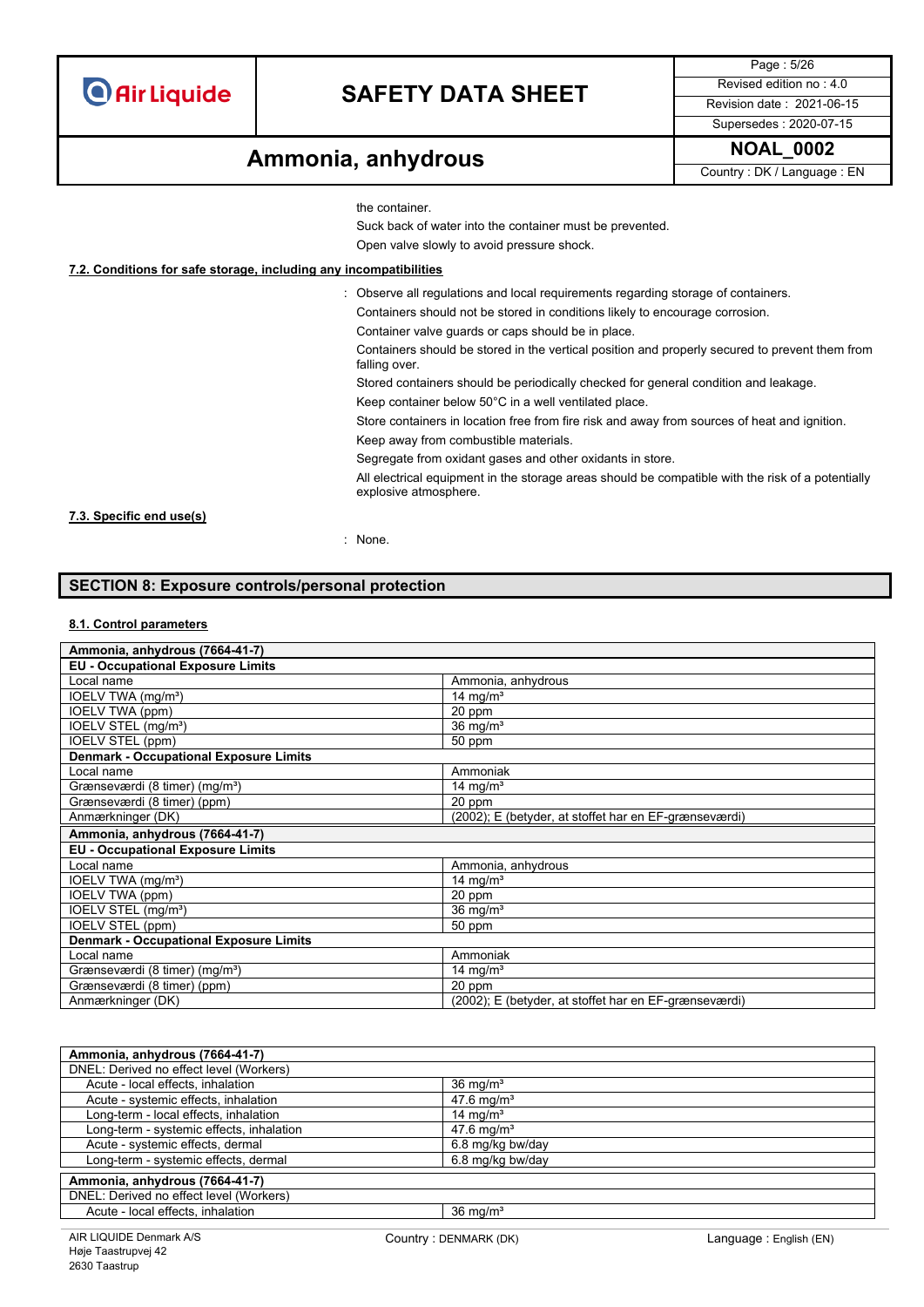## **SAFETY DATA SHEET** Revised edition no : 4.0

Page : 6/26

### Supersedes : 2020-07-15

# **Ammonia, anhydrous Ammonia, and Ammonia, and Ammonia**

| Acute - systemic effects, inhalation     | 47.6 mg/m <sup>3</sup>                                    |
|------------------------------------------|-----------------------------------------------------------|
| Long-term - local effects, inhalation    | 14 mg/m <sup>3</sup>                                      |
| Long-term - systemic effects, inhalation | 47.6 mg/m <sup>3</sup>                                    |
| Acute - systemic effects, dermal         | 6.8 mg/kg bw/day                                          |
| Long-term - systemic effects, dermal     | 6.8 mg/kg bw/day                                          |
|                                          |                                                           |
| Ammonia, anhydrous (7664-41-7)           |                                                           |
| PNEC: Predicted no effect concentration  |                                                           |
| Aqua (freshwater)                        | $0.0011$ mg/l                                             |
| Aqua (marine water)                      | $0.0011$ mg/l                                             |
| Ammonia, anhydrous (7664-41-7)           |                                                           |
| PNEC: Predicted no effect concentration  |                                                           |
| Aqua (freshwater)                        | $0.0011$ mg/l                                             |
| Aqua (marine water)                      | $0.0011$ mg/l                                             |
| 8.2. Exposure controls                   |                                                           |
| 8.2.1. Appropriate engineering controls  |                                                           |
|                                          | : Provide adequate general and local exhaust ventilation. |

|                                                                           | Product to be handled in a closed system.                                                                                                                                                                                                                                                                        |
|---------------------------------------------------------------------------|------------------------------------------------------------------------------------------------------------------------------------------------------------------------------------------------------------------------------------------------------------------------------------------------------------------|
|                                                                           | Systems under pressure should be regularily checked for leakages.                                                                                                                                                                                                                                                |
|                                                                           | Ensure exposure is below occupational exposure limits (where available).                                                                                                                                                                                                                                         |
|                                                                           | Gas detectors should be used when toxic gases may be released.                                                                                                                                                                                                                                                   |
|                                                                           | Consider the use of a work permit system e.g. for maintenance activities.                                                                                                                                                                                                                                        |
|                                                                           |                                                                                                                                                                                                                                                                                                                  |
| 8.2.2. Individual protection measures, e.g. personal protective equipment |                                                                                                                                                                                                                                                                                                                  |
|                                                                           | : A risk assessment should be conducted and documented in each work area to assess the risks<br>related to the use of the product and to select the PPE that matches the relevant risk. The<br>following recommendations should be considered:                                                                   |
|                                                                           | PPE compliant to the recommended EN/ISO standards should be selected.                                                                                                                                                                                                                                            |
| • Eye/face protection                                                     | : Wear goggles and a face shield when transfilling or breaking transfer connections.<br>Standard EN 166 - Personal eye-protection - specifications.<br>Provide readily accessible eye wash stations and safety showers.                                                                                          |
| • Skin protection                                                         |                                                                                                                                                                                                                                                                                                                  |
| - Hand protection                                                         | Wear working gloves when handling gas containers.                                                                                                                                                                                                                                                                |
|                                                                           | Standard EN 388 - Protective gloves against mechanical risk.                                                                                                                                                                                                                                                     |
|                                                                           | Wear cold insulating gloves when transfilling or breaking transfer connections.                                                                                                                                                                                                                                  |
|                                                                           | Standard EN 511 - Cold insulating gloves.                                                                                                                                                                                                                                                                        |
|                                                                           | Wear chemically resistant protective gloves.                                                                                                                                                                                                                                                                     |
|                                                                           | Standard EN 374 - Protective gloves against chemicals.                                                                                                                                                                                                                                                           |
|                                                                           | Permeation time: minimum > 30 min short term exposure: material / thickness Chloroprene<br>rubber (Neoprene®) (CR) / 0.5 [mm].                                                                                                                                                                                   |
|                                                                           | Permeation time: minimum >480min long term exposure : material / thickness Butyl rubber (IIR)<br>$/ 0.7$ [mm].                                                                                                                                                                                                   |
|                                                                           | Consult glove manufacturer's product information on material suitability and material thickness.                                                                                                                                                                                                                 |
|                                                                           | The breakthrough time of the selected gloves must be greater than the intended use period.                                                                                                                                                                                                                       |
| - Other                                                                   | Keep suitable chemically resistant protective clothing readily available for emergency use.<br>Standard EN943-1 - Full protective suits against liquid, solid and gaseous chemicals.<br>Wear safety shoes while handling containers.<br>Standard EN ISO 20345 - Personal protective equipment - Safety footwear. |
| • Respiratory protection                                                  | Gas filters may be used if all surrounding conditions e.g. type and concentration of the<br>contaminant(s) and duration of use are known.<br>Use gas filters with full face mask, where exposure limits may be exceeded for a short-term                                                                         |
|                                                                           | period, e.g. connecting or disconnecting containers.                                                                                                                                                                                                                                                             |
|                                                                           | Recommended: Filter K (green).<br>Gas filters do not protect against oxygen deficiency.                                                                                                                                                                                                                          |
|                                                                           | Standard EN 14387 - Gas filter(s), combined filter(s) and standard EN136, full face masks.                                                                                                                                                                                                                       |
|                                                                           | Keep self contained breathing apparatus readily available for emergency use.<br>Self contained breathing apparatus is recommended, where unknown exposure may be<br>expected, e.g. during maintenance activities on installation systems.                                                                        |
|                                                                           |                                                                                                                                                                                                                                                                                                                  |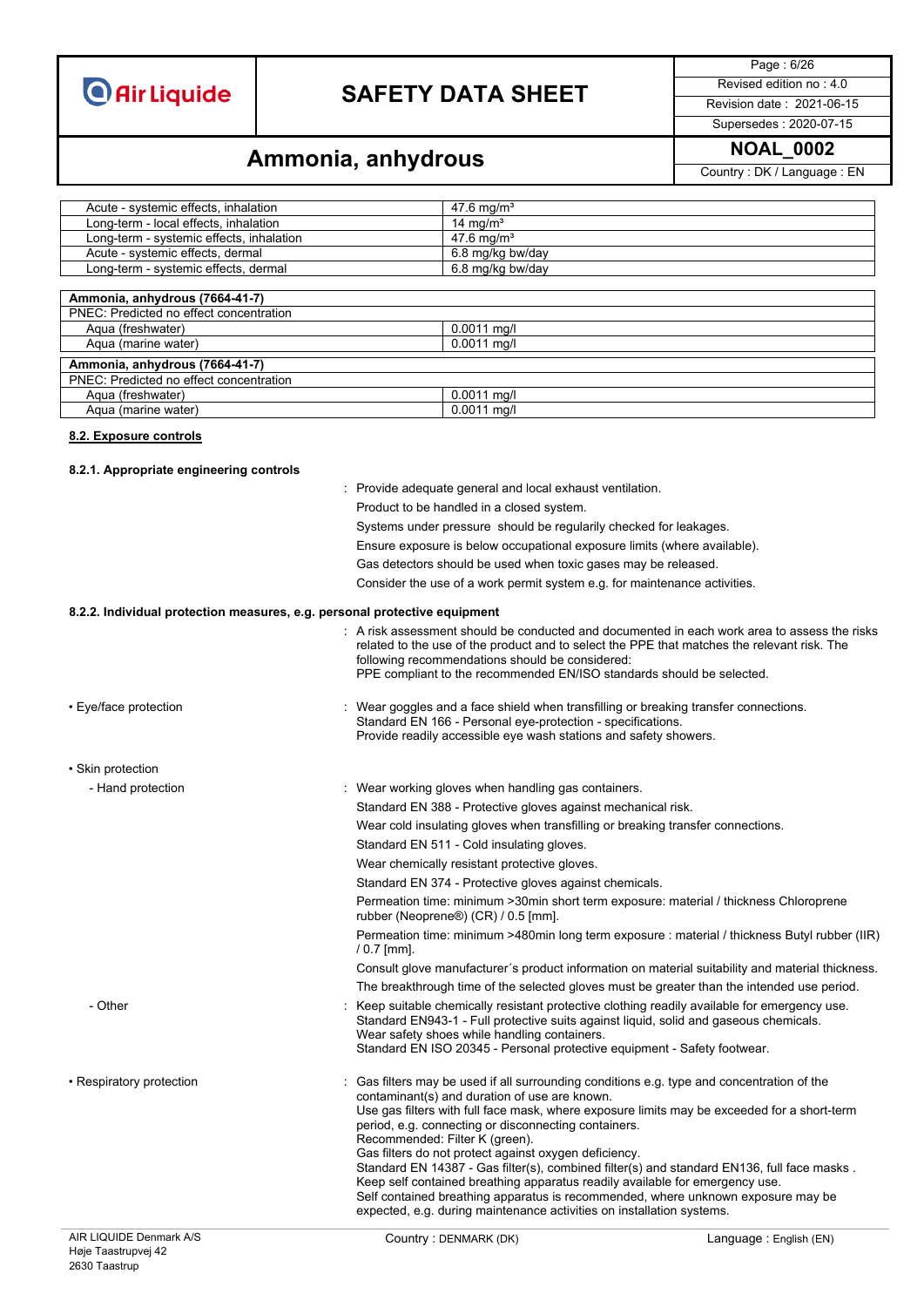## **SAFETY DATA SHEET** Revised edition no : 4.0

Page : 7/26 Supersedes : 2020-07-15

## **Ammonia, anhydrous Ammonia, and Ammonia, and Ammonial Country**: DK / Language : EN

Standard EN 137 - Self-contained open-circuit compressed air breathing apparatus with full face mask. • Thermal hazards : None in addition to the above sections. **8.2.3. Environmental exposure controls**

> : Refer to local regulations for restriction of emissions to the atmosphere. See section 13 for specific methods for waste gas treatment.

### **SECTION 9: Physical and chemical properties**

### **9.1. Information on basic physical and chemical properties**

| Physical state at 20°C / 101.3kPa<br>٠          | : Gas                                                                   |
|-------------------------------------------------|-------------------------------------------------------------------------|
| Colour                                          | : Colourless.                                                           |
| Odour                                           | : Ammoniacal.                                                           |
| Odour threshold                                 | : Odour threshold is subjective and inadequate to warn of overexposure. |
| pH                                              | : If dissolved in water pH-value will be affected.                      |
| Melting point / Freezing point                  | $: -77.7 °C$                                                            |
| Boiling point                                   | $: -33 °C$                                                              |
| Flash point                                     | : Not applicable for gases and gas mixtures.                            |
| Evaporation rate                                | : Not applicable for gases and gas mixtures.                            |
| Flammability (solid, gas)                       | : Flammable gas.                                                        |
| <b>Explosive limits</b>                         | $15.4 - 33.6$ vol %                                                     |
| Vapour pressure [20°C]                          | $: 8.6 \text{ bar(a)}$                                                  |
| Vapour pressure [50°C]                          | $: 20 \text{ bar(a)}$                                                   |
| Vapour density                                  | : Not applicable.                                                       |
| Relative density, liquid (water=1)              | : 0.7                                                                   |
| Relative density, gas (air=1)                   | : 0.6                                                                   |
| Water solubility                                | : $517$ g/l                                                             |
| Partition coefficient n-octanol/water (Log Kow) | : Not applicable for inorganic products.                                |
| Auto-ignition temperature                       | : 630 °C                                                                |
| Decomposition temperature                       | : Not applicable.                                                       |
| Viscosity                                       | : No reliable data available.                                           |
| <b>Explosive properties</b>                     | : Not applicable.                                                       |
| Oxidising properties                            | : Not applicable.                                                       |
| 9.2. Other information                          |                                                                         |
| Molar mass                                      | $: 17$ g/mol                                                            |
| Critical temperature [°C]                       | : 132 °C                                                                |

### **SECTION 10: Stability and reactivity**

#### **10.1. Reactivity**

: No reactivity hazard other than the effects described in sub-sections below.

### **10.2. Chemical stability**

: Stable under normal conditions.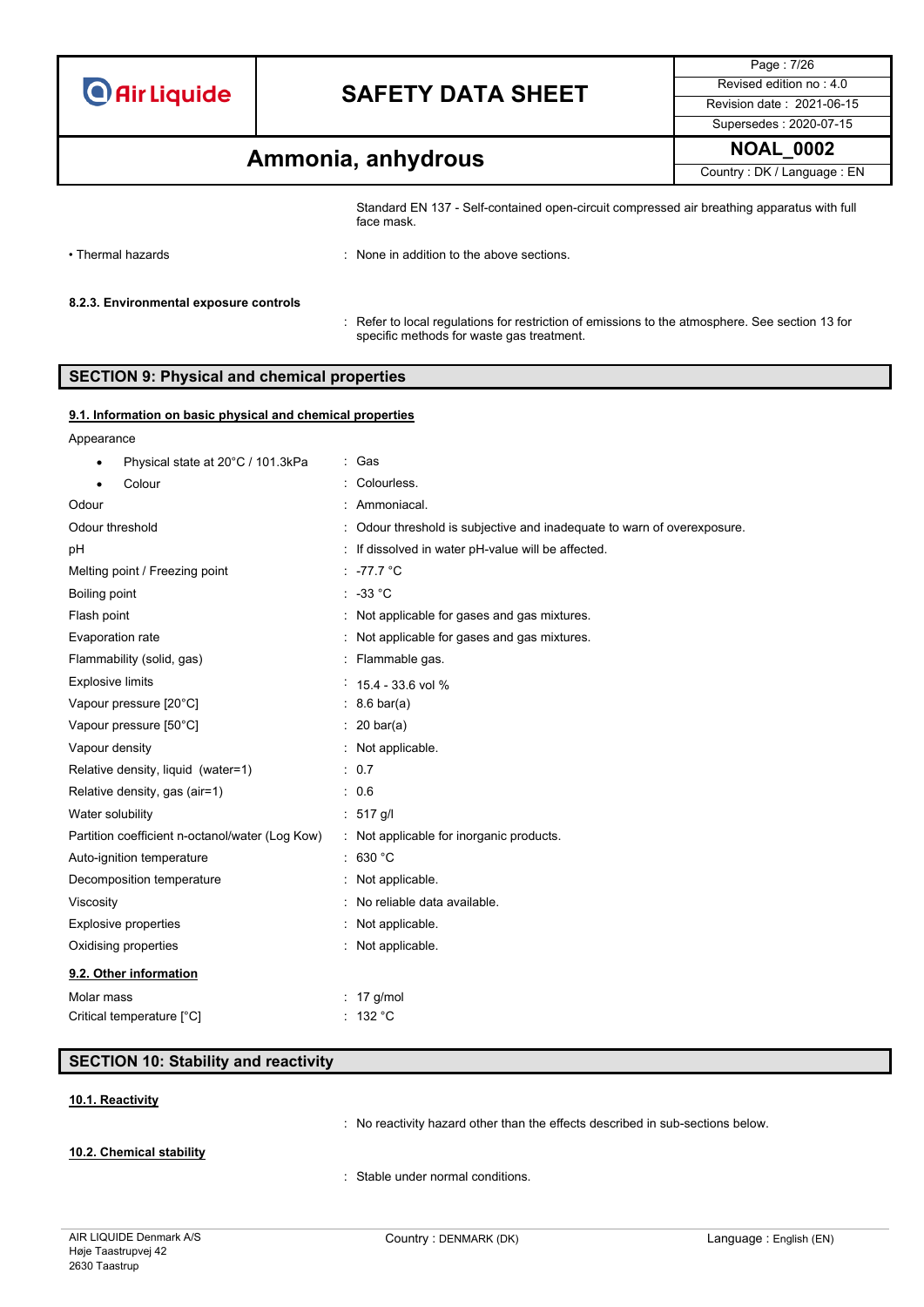## **SAFETY DATA SHEET** Revised edition no : 4.0

Supersedes : 2020-07-15

Page : 8/26

## **Ammonia, anhydrous Ammonia, and Ammonia, and Ammonial Country**: DK / Language : EN

| 10.3. Possibility of hazardous reactions |                                                                                                           |
|------------------------------------------|-----------------------------------------------------------------------------------------------------------|
|                                          | : Can form explosive mixture with air.                                                                    |
|                                          | May react violently with oxidants.                                                                        |
| 10.4. Conditions to avoid                |                                                                                                           |
|                                          | : Keep away from heat/sparks/open flames/hot surfaces. $-$ No smoking.                                    |
|                                          | Avoid moisture in installation systems.                                                                   |
| 10.5. Incompatible materials             |                                                                                                           |
|                                          | : Air, Oxidisers.                                                                                         |
|                                          | Reacts with water to form corrosive alkalis.                                                              |
|                                          | May react violently with acids.                                                                           |
|                                          | For additional information on compatibility refer to ISO 11114.                                           |
| 10.6. Hazardous decomposition products   |                                                                                                           |
|                                          | : Under normal conditions of storage and use, hazardous decomposition products should not be<br>produced. |
|                                          |                                                                                                           |

### **SECTION 11: Toxicological information**

### **11.1. Information on toxicological effects**

**Acute toxicity in the contract of the contract of the contract of the contract of the contract of the contract of the contract of the contract of the contract of the contract of the contract of the contract of the contr** 

Inhalation of large amounts leads to bronchospasm, laryngeal oedema and pseudomembrane formation.

| LC50 Inhalation - Rat [ppm]          | 2000 ppm/4h                                                         |  |
|--------------------------------------|---------------------------------------------------------------------|--|
| Ammonia, anhydrous (7664-41-7)       |                                                                     |  |
| LC50 Inhalation - Rat [ppm]          | 2000 ppm/4h                                                         |  |
| <b>Skin corrosion/irritation</b>     | : Causes severe skin burns and eye damage.                          |  |
| Serious eye damage/irritation        | : Causes serious eye damage.                                        |  |
| Respiratory or skin sensitisation    | : No known effects from this product.                               |  |
| Germ cell mutagenicity               | : No known effects from this product.                               |  |
| Carcinogenicity                      | : No known effects from this product.                               |  |
| <b>Reproductive toxicity</b>         |                                                                     |  |
| Toxic for reproduction: Fertility    | : No known effects from this product.                               |  |
| Toxic for reproduction: unborn child | : No known effects from this product.                               |  |
| <b>STOT-single exposure</b>          | : Severe corrosion to the respiratory tract at high concentrations. |  |
|                                      | May cause inflammation of the respiratory system.                   |  |
| Target organ(s)                      | : Respiratory tract.                                                |  |
| <b>STOT-repeated exposure</b>        | : No known effects from this product.                               |  |
| <b>Aspiration hazard</b>             | : Not applicable for gases and gas mixtures.                        |  |

### **SECTION 12: Ecological information**

### **12.1. Toxicity**

| Assessment                      | $\therefore$ Very toxic to aquatic life.<br>Toxic to aquatic life with long lasting effects. |  |
|---------------------------------|----------------------------------------------------------------------------------------------|--|
| EC50 48h - Daphnia magna [mg/l] | $: 101 \text{ mg/l}$                                                                         |  |
| $EC50$ 72h - Algae $[mq/l]$     | : No data available.                                                                         |  |
| LC50 96 h - Fish [mg/l]         | $: 0.89$ mg/l                                                                                |  |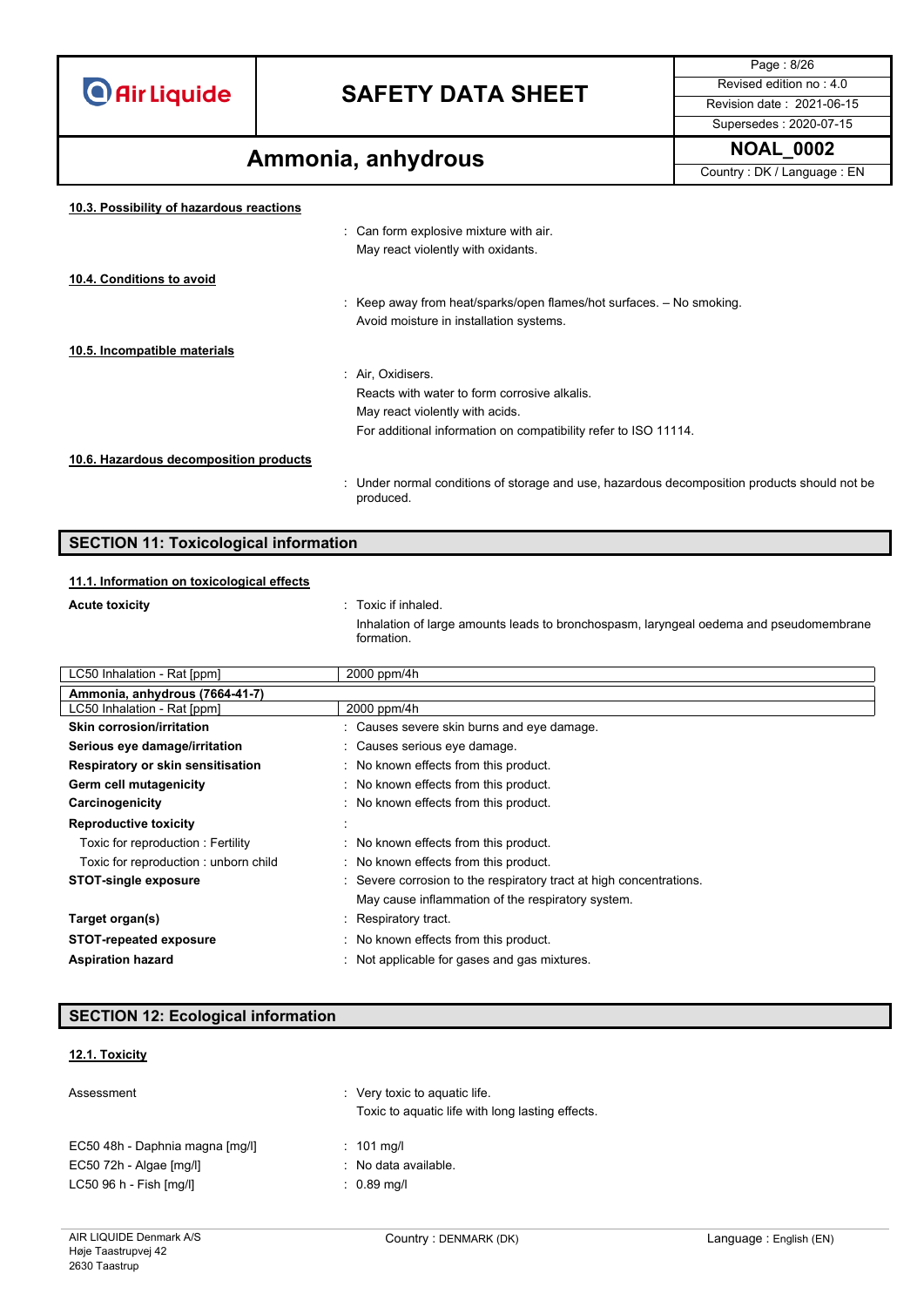## **SAFETY DATA SHEET** Revised edition no : 4.0

Page : 9/26

Supersedes : 2020-07-15

## **Ammonia, anhydrous Ammonia, and Ammonia, and Ammonial Country**: DK / Language : EN

| Ammonia, anhydrous (7664-41-7)           |                                                                                               |
|------------------------------------------|-----------------------------------------------------------------------------------------------|
| EC50 48h - Daphnia magna [mg/l]          | $101$ mg/l                                                                                    |
| $EC50$ 72h - Algae $[mg/l]$              | No data available.                                                                            |
| LC50 96 h - Fish [mg/l]                  | $0.89$ mg/l                                                                                   |
| 12.2. Persistence and degradability      |                                                                                               |
|                                          |                                                                                               |
| Assessment                               | : The substance is readily biodegradable. Unlikely to persist.                                |
| 12.3. Bioaccumulative potential          |                                                                                               |
|                                          |                                                                                               |
| Assessment                               | . No data available                                                                           |
| <u>12.4. Mobility in soil</u>            |                                                                                               |
|                                          |                                                                                               |
| Assessment                               | : Because of its high volatility, the product is unlikely to cause ground or water pollution. |
|                                          | Partition into soil is unlikely.                                                              |
| 12.5. Results of PBT and vPvB assessment |                                                                                               |
|                                          |                                                                                               |
| Assessment                               | : Not classified as PBT or vPvB.                                                              |
|                                          |                                                                                               |
| 12.6. Other adverse effects              |                                                                                               |
| Other adverse effects                    | : May cause pH changes in aqueous ecological systems.                                         |
| Effect on the ozone layer                | $:$ None.                                                                                     |
| Effect on global warming                 | : No known effects from this product.                                                         |
|                                          |                                                                                               |

### **SECTION 13: Disposal considerations**

### **13.1. Waste treatment methods**

|                                                                                       | Contact supplier if guidance is required.                                                                                                             |
|---------------------------------------------------------------------------------------|-------------------------------------------------------------------------------------------------------------------------------------------------------|
|                                                                                       | Must not be discharged to atmosphere.                                                                                                                 |
|                                                                                       | Toxic and corrosive gases formed during combustion should be scrubbed before discharge to<br>atmosphere.                                              |
|                                                                                       | Gas may be scrubbed in sulphuric acid solution.                                                                                                       |
|                                                                                       | Gas may be scrubbed in water.                                                                                                                         |
|                                                                                       | Ensure that the emission levels from local regulations or operating permits are not exceeded.                                                         |
|                                                                                       | Refer to the EIGA code of practice Doc.30 "Disposal of Gases", downloadable at<br>http://www.eiga.org for more guidance on suitable disposal methods. |
|                                                                                       | Return unused product in original container to supplier.                                                                                              |
| List of hazardous waste codes (from<br>Commission Decision 2000/532/EC as<br>amended) | $\pm$ 16 05 04 $^{\star}$ . Gases in pressure containers (including halons) containing hazardous substances.                                          |
| 13.2. Additional information                                                          |                                                                                                                                                       |

#### : External treatment and disposal of waste should comply with applicable local and/or national regulations.

| <b>SECTION 14: Transport information</b> |                       |                        |
|------------------------------------------|-----------------------|------------------------|
| 14.1. UN number                          |                       |                        |
| UN-No.                                   | : 1005                |                        |
| 14.2. UN proper shipping name            |                       |                        |
| Transport by road/rail (ADR/RID)         | AMMONIA, ANHYDROUS    |                        |
| Transport by air (ICAO-TI / IATA-DGR)    | Ammonia, anhydrous    |                        |
| Transport by sea (IMDG)                  | AMMONIA, ANHYDROUS    |                        |
| AIR LIQUIDE Denmark A/S                  | Country: DENMARK (DK) | Language: English (EN) |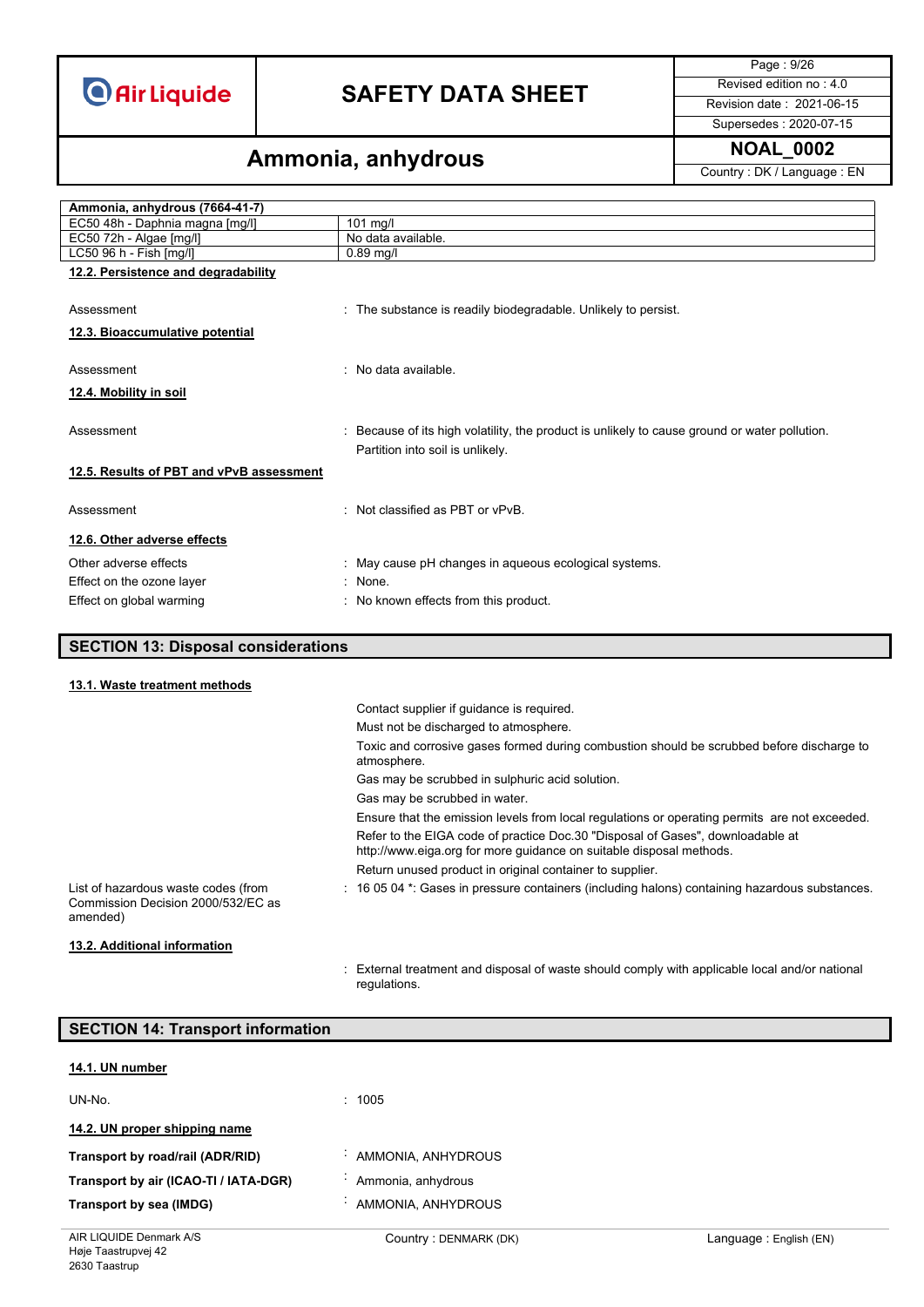

### **SAFETY DATA SHEET** Revised edition no : 4.0

Page : 10/26

Supersedes : 2020-07-15

## **Ammonia, anhydrous** MOAL\_0002

#### **14.3. Transport hazard class(es)**

#### Labelling



8 : Corrosive substances. Environmentally hazardous substances

carriage : Passage forbidden through tunnels of category D and E

**Transport by road/rail (ADR/RID)**

Class : 2 Classification code : 2TC Hazard identification number : 268 Tunnel Restriction : C/D - Tank carriage : Passage forbidden through tunnels of category C, D and E. Other

### **Transport by sea (IMDG)**

Class / Div. (Sub. risk(s)) : 2.3 (8) Emergency Schedule (EmS) - Fire : F-C Emergency Schedule (EmS) - Spillage : S-U

### **14.4. Packing group**

| Transport by road/rail (ADR/RID)      |
|---------------------------------------|
| Transport by air (ICAO-TI / IATA-DGR) |
| Transport by sea (IMDG)               |

### **14.5. Environmental hazards**

Transport by sea (IMDG) **in the set of the COV** Marine pollutant

### **14.6. Special precautions for user**

#### **Packing Instruction(s)**

Transport by road/rail (ADR/RID) : P200 Transport by air (ICAO-TI / IATA-DGR) Passenger and Cargo Aircraft : Forbidden. Cargo Aircraft only **Example 20** Section 2011 : Forbidden. Transport by sea (IMDG) : P200

#### : Not established.

- Not established.
- : Not established.

Transport by road/rail (ADR/RID) : Environmentally hazardous substance / mixture.

- Transport by air (ICAO-TI / IATA-DGR) : Environmentally hazardous substance / mixture.
	-
	-
	-
	-
	-

Special transport precautions : Avoid transport on vehicles where the load space is not separated from the driver's compartment.

> Ensure vehicle driver is aware of the potential hazards of the load and knows what to do in the event of an accident or an emergency.

Before transporting product containers:

- Ensure there is adequate ventilation.
- Ensure that containers are firmly secured.
- Ensure valve is closed and not leaking.
- Ensure valve outlet cap nut or plug (where provided) is correctly fitted.
- Ensure valve protection device (where provided) is correctly fitted.

#### **14.7. Transport in bulk according to Annex II of Marpol and the IBC Code**

: Not applicable.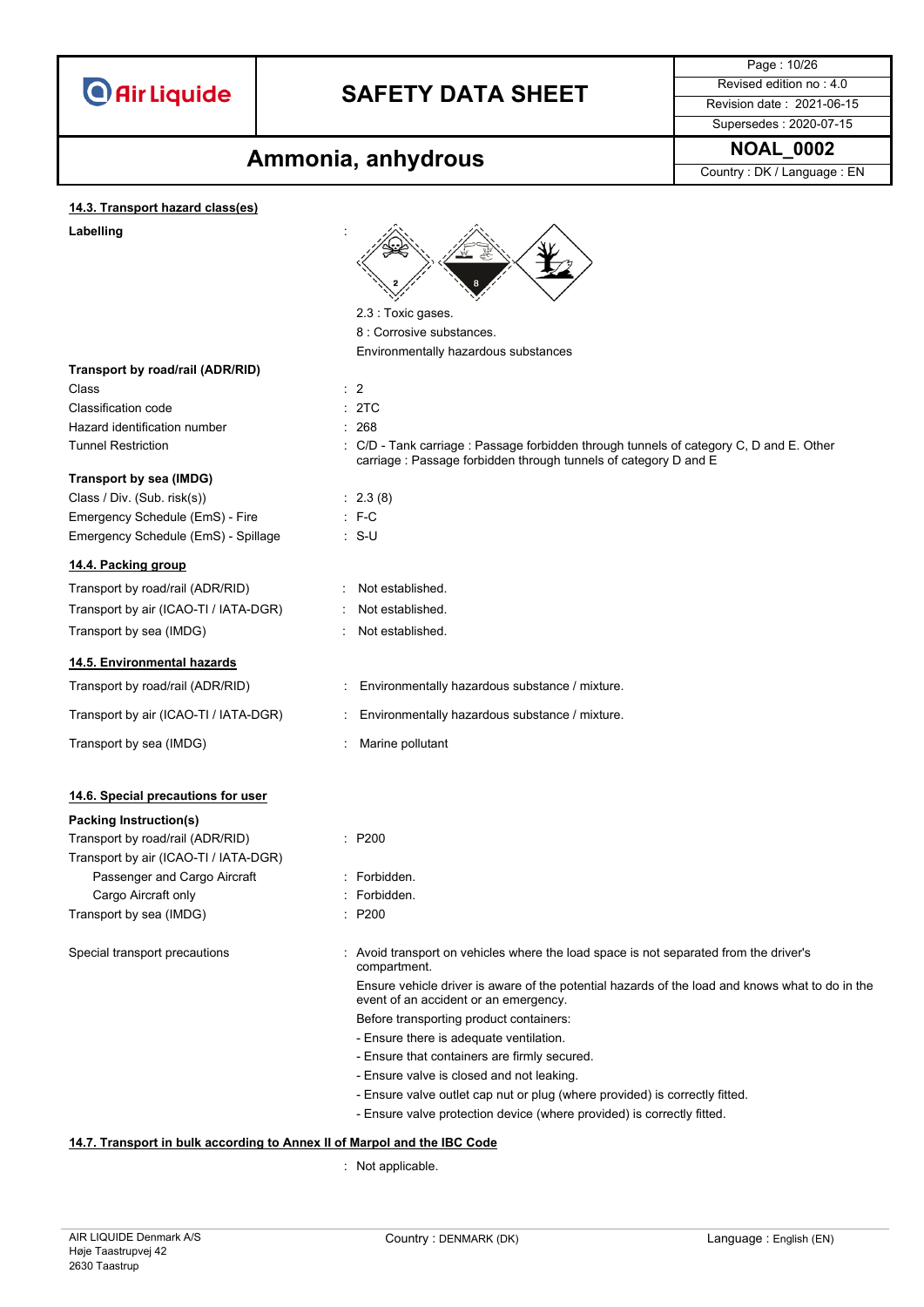## **SAFETY DATA SHEET** Revised edition no : 4.0

Page : 11/26

### Supersedes : 2020-07-15

## **Ammonia, anhydrous Ammonia, and Ammonia, and Ammonial Property:** DK / Language : EN

### **SECTION 15: Regulatory information**

| 15.1. Safety, health and environmental regulations/legislation specific for the substance or mixture |  |
|------------------------------------------------------------------------------------------------------|--|
|                                                                                                      |  |

| <b>EU-Regulations</b>                      |                                                                                                         |
|--------------------------------------------|---------------------------------------------------------------------------------------------------------|
| Restrictions on use                        | : None.                                                                                                 |
| Seveso Directive : 2012/18/EU (Seveso III) | : Listed.                                                                                               |
| <b>National regulations</b>                |                                                                                                         |
| National legislation                       | : Ensure all national/local regulations are observed.                                                   |
| <b>Denmark</b>                             |                                                                                                         |
| Recommendations Danish Regulation          | : Young people below the age of 18 years are not allowed to use the product                             |
|                                            | Pregnant/breastfeeding women working with the product must not be in direct contact with the<br>product |
| 15.2. Chemical safety assessment           |                                                                                                         |
|                                            | $\therefore$ A CSA has been carried out.                                                                |

### **SECTION 16: Other information**

| Indication of changes      | Revised safety data sheet in accordance with commission regulation (EU) No 453/2010.                         |
|----------------------------|--------------------------------------------------------------------------------------------------------------|
| Abbreviations and acronyms | : ATE - Acute Toxicity Estimate                                                                              |
|                            | CLP - Classification Labelling Packaging Regulation; Regulation (EC) No 1272/2008                            |
|                            | REACH - Registration, Evaluation, Authorisation and Restriction of Chemicals Regulation (EC)<br>No 1907/2006 |
|                            | EINECS - European Inventory of Existing Commercial Chemical Substances                                       |
|                            | CAS# - Chemical Abstract Service number                                                                      |
|                            | PPE - Personal Protection Equipment                                                                          |
|                            | LC50 - Lethal Concentration to 50 % of a test population                                                     |
|                            | RMM - Risk Management Measures                                                                               |
|                            | PBT - Persistent. Bioaccumulative and Toxic                                                                  |
|                            | vPvB - Very Persistent and Very Bioaccumulative                                                              |
|                            | STOT- SE: Specific Target Organ Toxicity - Single Exposure                                                   |
|                            | <b>CSA - Chemical Safety Assessment</b>                                                                      |
|                            | EN - European Standard                                                                                       |
|                            | <b>UN</b> - United Nations                                                                                   |
|                            | ADR - International Agreement concerning the International Carriage of Dangerous Goods by<br>Road            |
|                            | IATA - International Air Transport Association                                                               |
|                            | IMDG code - International Maritime Dangerous Goods                                                           |
|                            | RID - Regulations concerning the International Carriage of Dangerous Goods by Rail                           |
|                            | <b>WGK - Water Hazard Class</b>                                                                              |
|                            | STOT - RE : Specific Target Organ Toxicity - Repeated Exposure                                               |
| Training advice            | Users of breathing apparatus must be trained.                                                                |
|                            | Ensure operators understand the flammability hazard.                                                         |
|                            | Ensure operators understand the toxicity hazard.                                                             |

Full text of H- and EUH-statements

| Acute Tox. 3 (Inhalation:gas) | Acute toxicity (inhalation:gas) Category 3                        |
|-------------------------------|-------------------------------------------------------------------|
| Aquatic Acute 1               | Hazardous to the aquatic environment - Acute Hazard, Category 1   |
| Aquatic Chronic 2             | Hazardous to the aquatic environment — Chronic Hazard, Category 2 |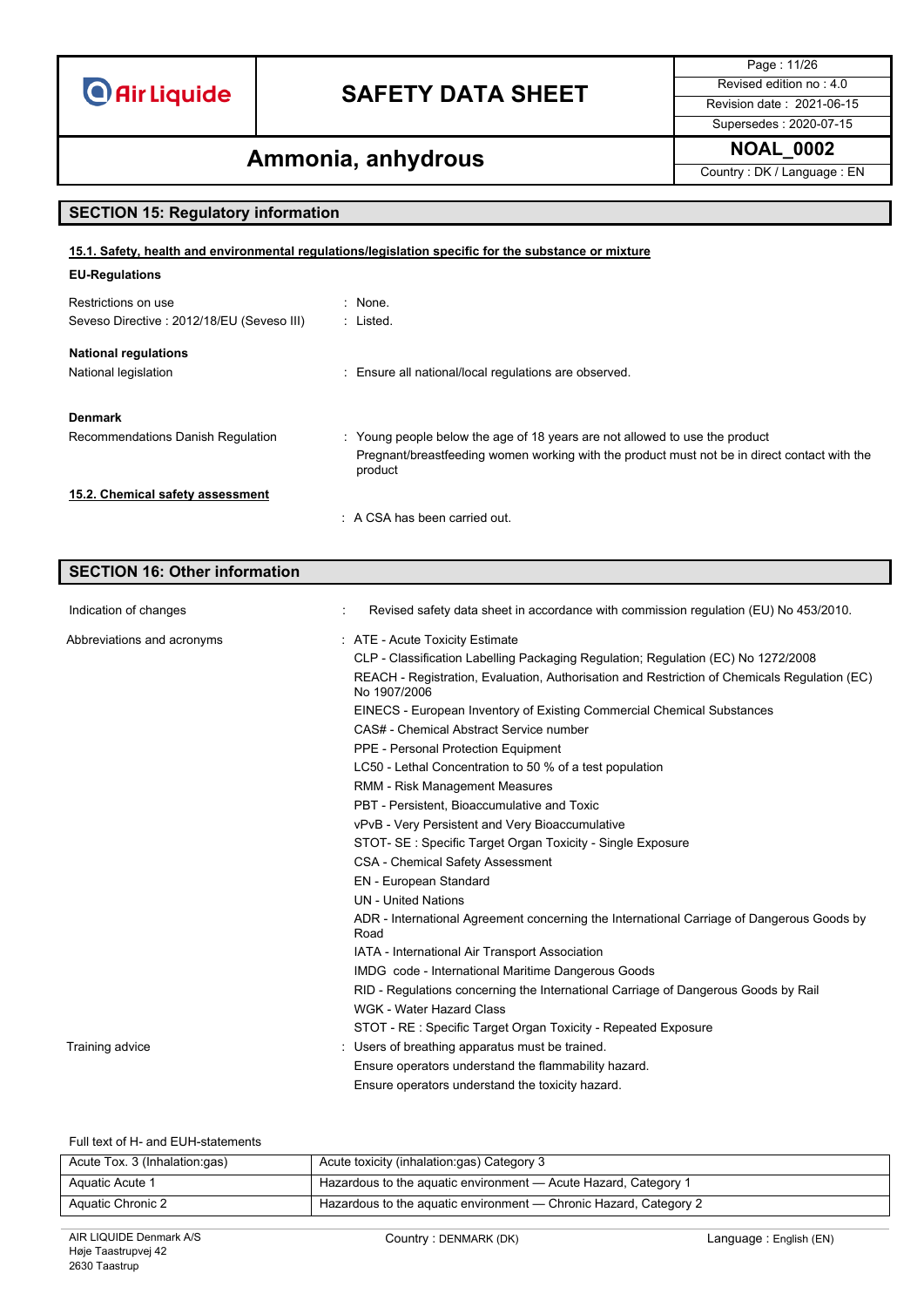## **SAFETY DATA SHEET** Revised edition no : 4.0

Page : 12/26 Supersedes : 2020-07-15

**Ammonia, anhydrous Ammonia, and Ammonia, and Ammonial Country**: DK / Language : EN

| Eye Dam. 1        | Serious eye damage/eye irritation, Category 1      |
|-------------------|----------------------------------------------------|
| Flam, Gas 2       | Flammable gases, Category 2                        |
| Press. Gas (Liq.) | Gases under pressure : Liquefied gas               |
| Skin Corr. 1B     | Skin corrosion/irritation, Category 1B             |
| H <sub>221</sub>  | Flammable gas.                                     |
| H <sub>280</sub>  | Contains gas under pressure; may explode if heated |
| H314              | Causes severe skin burns and eye damage.           |
| H318              | Causes serious eye damage.                         |
| H331              | Toxic if inhaled.                                  |
| H400              | Very toxic to aquatic life                         |
| H411              | Toxic to aquatic life with long lasting effects.   |
| <b>EUH071</b>     | Corrosive to the respiratory tract.                |

DISCLAIMER OF LIABILITY : Before using this product in any new process or experiment, a thorough material compatibility and safety study should be carried out.

Details given in this document are believed to be correct at the time of going to press.

Whilst proper care has been taken in the preparation of this document, no liability for injury or damage resulting from its use can be accepted.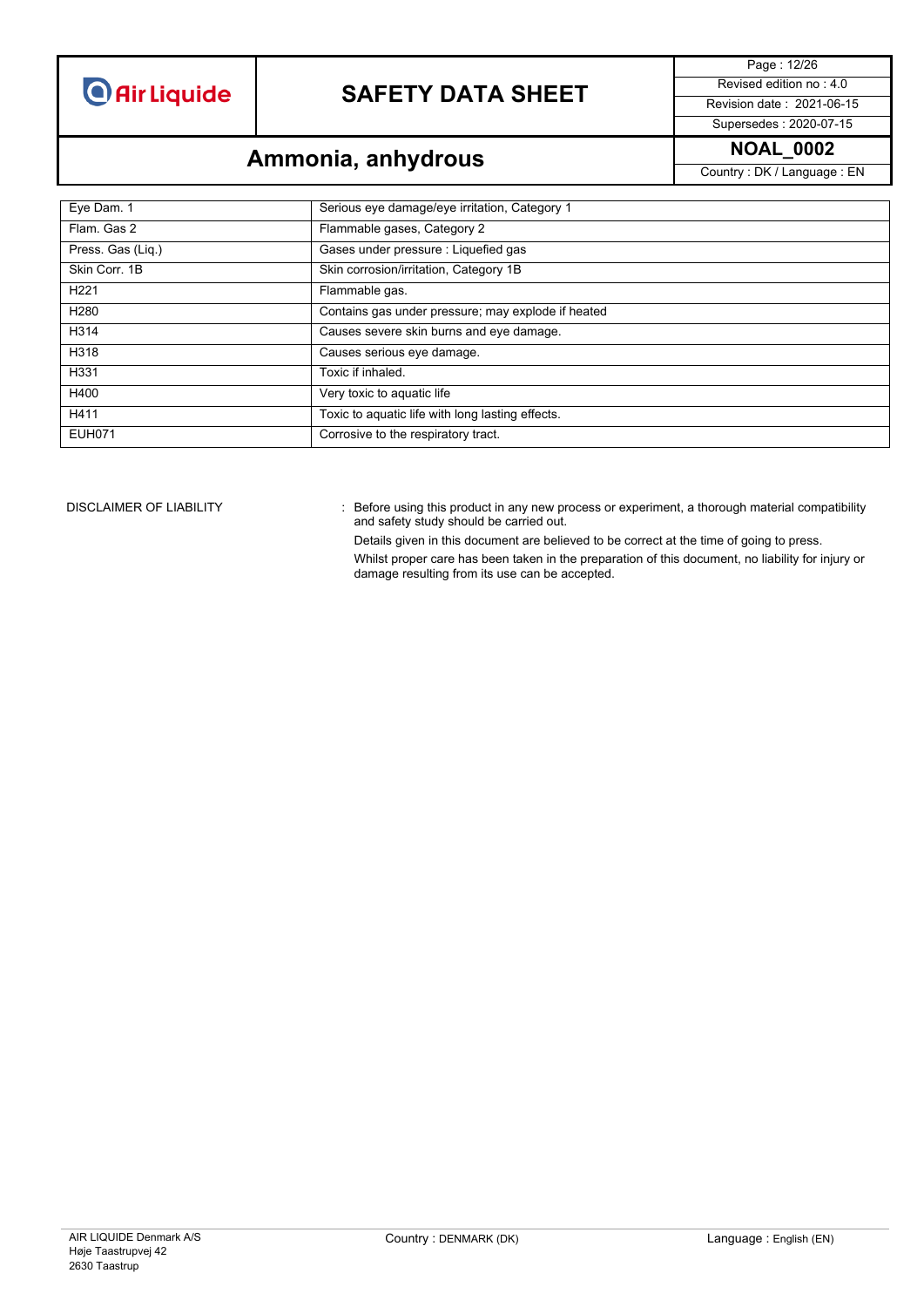## **SAFETY DATA SHEET** Revised edition no : 4.0

Page : 13/26

Supersedes : 2020-07-15

## **Ammonia, anhydrous Ammonia, and Ammonia, and Ammonial Country**: DK / Language : EN

### **Annex to the safety data sheet**

This Annex documents the Exposure Scenarios (ESs) related to the identified uses of the registered substance. The ESs detail protective measures for workers and the environment in addition to those described in sections 7, 8, 11, 12 and 13 of the SDS that are required to ensure that the potential exposure to workers and the environment remains within acceptable levels for each of the **identified uses.**

| Table of contents of the Annex                  |                   |                                              |      |  |
|-------------------------------------------------|-------------------|----------------------------------------------|------|--|
| <b>Identified Uses</b>                          | Es N°             | <b>Short title</b>                           | Page |  |
| Water treatment                                 | EIGA00<br>$2 - 1$ | Industrial uses, closed contained conditions | 14   |  |
| Formulation of mixtures in pressure receptacles | EIGA00<br>$2 - 1$ | Industrial uses, closed contained conditions | 14   |  |
| Transfilling in pressure receptacles            | EIGA00<br>$2 - 1$ | Industrial uses, closed contained conditions | 14   |  |
| Metal treatment                                 | EIGA00<br>$2 - 1$ | Industrial uses, closed contained conditions | 14   |  |
| Electronic component manufacture                | EIGA00<br>$2 - 1$ | Industrial uses, closed contained conditions | 14   |  |
| Manufacture of pharmaceutical products          | EIGA00<br>$2 - 1$ | Industrial uses, closed contained conditions | 14   |  |
| Calibration of analysis equipment               | EIGA00<br>$2 - 1$ | Industrial uses, closed contained conditions | 14   |  |
| Feedstock in chemical processes                 | EIGA00<br>$2 - 1$ | Industrial uses, closed contained conditions | 14   |  |
| Precursor for fertiliser/explosive manufacture  | EIGA00<br>$2 - 1$ | Industrial uses, closed contained conditions | 14   |  |
| Exhaust gas DeNOx applications                  | EIGA00<br>$2 - 1$ | Industrial uses, closed contained conditions | 14   |  |
| <b>Treatment of plastics</b>                    | EIGA00<br>$2 - 1$ | Industrial uses, closed contained conditions | 14   |  |
| Aluminium casting                               | EIGA00<br>$2 - 1$ | Industrial uses, closed contained conditions | 14   |  |
| Treatment of textiles                           | EIGA00<br>$2 - 1$ | Industrial uses, closed contained conditions | 14   |  |
| Waste recycling                                 | EIGA00<br>$2 - 1$ | Industrial uses, closed contained conditions | 14   |  |
| Refilling of refrigeration equipment            | EIGA00<br>$2 - 2$ | <b>Professional uses</b>                     | 24   |  |
| In photocopying machines                        | EIGA00<br>$2 - 2$ | Professional uses                            | 24   |  |
| Reaction gas in mass spectrometry               | EIGA00<br>$2 - 2$ | Professional uses                            | 24   |  |
| Microfiche developing and duplication           | EIGA00<br>$2 - 2$ | Professional uses                            | 24   |  |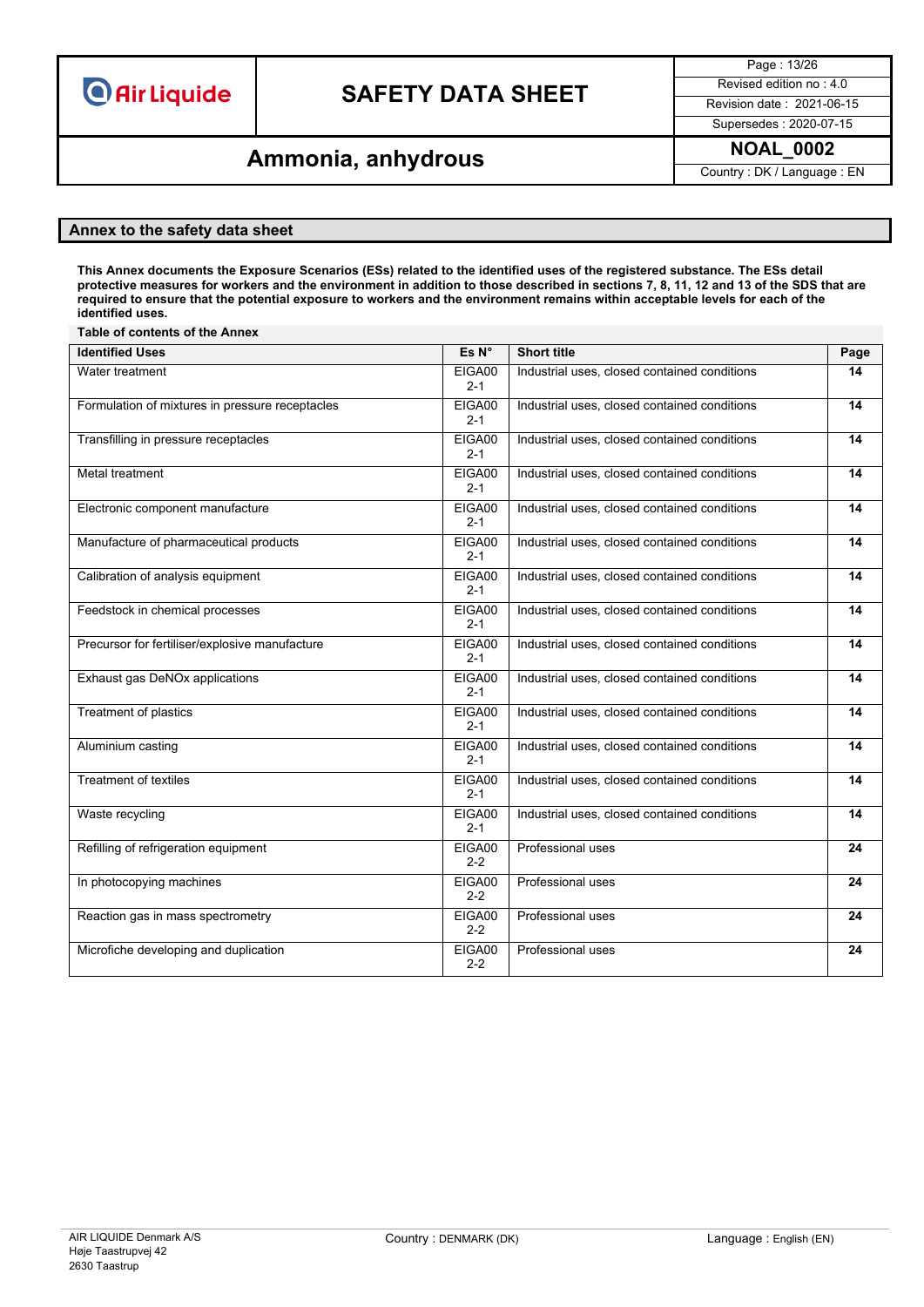## **SAFETY DATA SHEET** Revised edition no : 4.0

Page : 14/26 Supersedes : 2020-07-15

## **Ammonia, anhydrous Ammonia, and Ammonia, and Ammonial Country**: DK / Language : EN

### **1. EIGA002-1: Industrial uses, closed contained conditions**

| 1.1. Title section                                                                                                     |                   |                                                                                                                                   |  |
|------------------------------------------------------------------------------------------------------------------------|-------------------|-----------------------------------------------------------------------------------------------------------------------------------|--|
| Industrial uses, closed contained conditions                                                                           |                   | ES Ref.: EIGA002-1<br>Revision date: 01/07/2016                                                                                   |  |
| Processes, tasks, activities covered                                                                                   |                   | Industrial uses, including product transfers and associated laboratory activities within<br>different closed or contained systems |  |
| Environment                                                                                                            | Use descriptors   |                                                                                                                                   |  |
| $\overline{\text{CS1}}$                                                                                                | ERC1              |                                                                                                                                   |  |
| CS <sub>2</sub>                                                                                                        | ERC <sub>2</sub>  |                                                                                                                                   |  |
| $\overline{\text{CS3}}$                                                                                                | ERC4              |                                                                                                                                   |  |
| $\overline{\text{CS4}}$                                                                                                | ERC <sub>6a</sub> |                                                                                                                                   |  |
| CS <sub>5</sub>                                                                                                        | ERC6b             |                                                                                                                                   |  |
| $\overline{\text{CS6}}$                                                                                                | ERC7              |                                                                                                                                   |  |
| Worker                                                                                                                 | Use descriptors   |                                                                                                                                   |  |
| CS7                                                                                                                    | PROC1             |                                                                                                                                   |  |
| CS <sub>8</sub>                                                                                                        | PROC <sub>2</sub> |                                                                                                                                   |  |
| CS <sub>9</sub>                                                                                                        | PROC3             |                                                                                                                                   |  |
| $\overline{\text{CS}10}$                                                                                               | PROC4             |                                                                                                                                   |  |
| $\overline{CS11}$<br>PROC8b                                                                                            |                   |                                                                                                                                   |  |
| <b>CS12</b>                                                                                                            | PROC <sub>9</sub> |                                                                                                                                   |  |
| ECETOC TRA 2.0<br>Assessment method                                                                                    |                   |                                                                                                                                   |  |
|                                                                                                                        | <b>EUSES</b>      |                                                                                                                                   |  |
| 1.2. Conditions of use affecting exposure                                                                              |                   |                                                                                                                                   |  |
| 1.2.1. Control of environmental exposure: ERC1                                                                         |                   |                                                                                                                                   |  |
| ERC1<br>Manufacture of substances                                                                                      |                   |                                                                                                                                   |  |
| <b>Product (article) characteristics</b>                                                                               |                   |                                                                                                                                   |  |
| Physical form of product                                                                                               |                   | See section 9 of the SDS, No additional information                                                                               |  |
| Concentration of substance in product                                                                                  | $= 100 \%$        |                                                                                                                                   |  |
| Amount used, frequency and duration of use (or from service life)                                                      |                   |                                                                                                                                   |  |
| 950000 t/yr<br>Annual site tonnage:                                                                                    |                   |                                                                                                                                   |  |
| Regional use tonnage:                                                                                                  |                   | 6500000 t/yr<br>330                                                                                                               |  |
| Emission Days (days/year)                                                                                              |                   |                                                                                                                                   |  |
| Technical and organisational conditions and measures                                                                   |                   |                                                                                                                                   |  |
| Use appropriate abatement systems to ensure that the emission levels defined by local<br>regulations are not exceeded. |                   |                                                                                                                                   |  |
| Soil emission controls are not applicable as there is no direct release to soil                                        |                   |                                                                                                                                   |  |
| Ensure operatives are trained to minimise releases                                                                     |                   |                                                                                                                                   |  |

### Direct emissions to the municipal STP should not be made. **Conditions and measures related to treatment of waste (including article waste)** See section 13 of the SDS **Other conditions affecting environmental exposure** Closed systems are used in order to prevent unintended emissions Flow rate of receiving water at least: 18000 m<sup>3</sup>/d Dilution of STP emissions at least: 10

### **1.2.2. Control of environmental exposure: ERC2**

**Conditions and measures related to sewage treatment plant**

ERC2 Formulation of preparations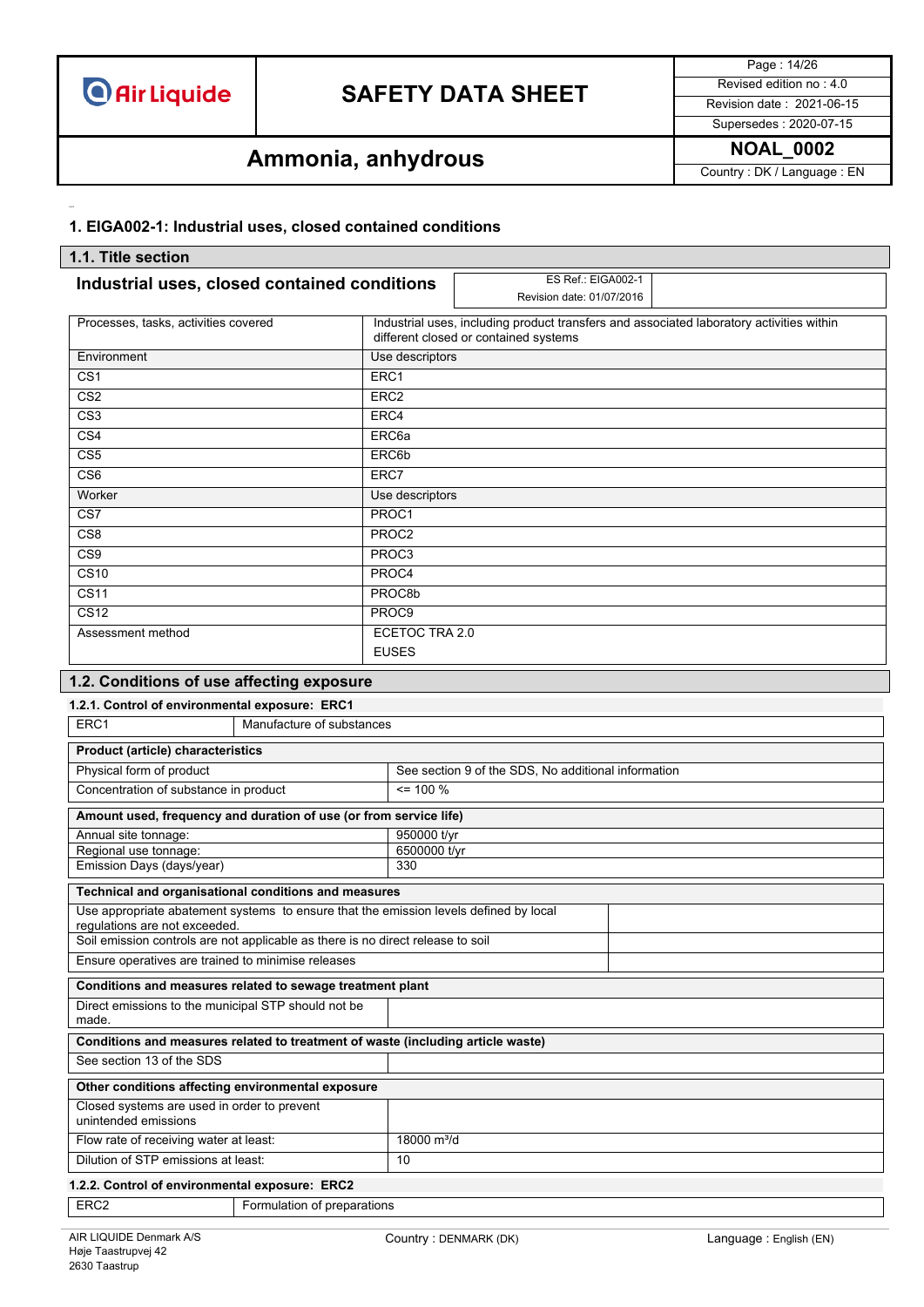## **SAFETY DATA SHEET** Revised edition no : 4.0

Page : 15/26

### Supersedes : 2020-07-15

# **Ammonia, anhydrous Ammonia, and Ammonia**

| <b>Product (article) characteristics</b>                                                                               |                                                                                            |  |  |  |
|------------------------------------------------------------------------------------------------------------------------|--------------------------------------------------------------------------------------------|--|--|--|
| Physical form of product                                                                                               | See section 9 of the SDS, No additional information                                        |  |  |  |
| Concentration of substance in product                                                                                  | $= 100 %$                                                                                  |  |  |  |
| Amount used, frequency and duration of use (or from service life)                                                      |                                                                                            |  |  |  |
| Annual site tonnage:                                                                                                   | 1000000 t/yr                                                                               |  |  |  |
| Regional use tonnage:                                                                                                  | 3800000 t/yr<br>330                                                                        |  |  |  |
| Emission Days (days/year)                                                                                              |                                                                                            |  |  |  |
| Technical and organisational conditions and measures                                                                   |                                                                                            |  |  |  |
| Use appropriate abatement systems to ensure that the emission levels defined by local<br>regulations are not exceeded. |                                                                                            |  |  |  |
| Soil emission controls are not applicable as there is no direct release to soil                                        |                                                                                            |  |  |  |
| Ensure operatives are trained to minimise releases                                                                     |                                                                                            |  |  |  |
| Conditions and measures related to sewage treatment plant                                                              |                                                                                            |  |  |  |
| Direct emissions to the municipal STP should not be<br>made.                                                           |                                                                                            |  |  |  |
| Conditions and measures related to treatment of waste (including article waste)                                        |                                                                                            |  |  |  |
| See section 13 of the SDS                                                                                              |                                                                                            |  |  |  |
| Other conditions affecting environmental exposure                                                                      |                                                                                            |  |  |  |
| Closed systems are used in order to prevent<br>unintended emissions                                                    |                                                                                            |  |  |  |
| Flow rate of receiving water at least:                                                                                 | 18000 m <sup>3</sup> /d                                                                    |  |  |  |
| Dilution of STP emissions at least:                                                                                    | 10                                                                                         |  |  |  |
| 1.2.3. Control of environmental exposure: ERC4                                                                         |                                                                                            |  |  |  |
| ERC4                                                                                                                   | Industrial use of processing aids in processes and products, not becoming part of articles |  |  |  |
| <b>Product (article) characteristics</b>                                                                               |                                                                                            |  |  |  |
| Physical form of product                                                                                               | See section 9 of the SDS, No additional information                                        |  |  |  |
| Concentration of substance in product<br>$= 100 %$                                                                     |                                                                                            |  |  |  |
| Amount used, frequency and duration of use (or from service life)                                                      |                                                                                            |  |  |  |
| Annual site tonnage:                                                                                                   | 25000 t/yr                                                                                 |  |  |  |
| Regional use tonnage:                                                                                                  | 354000 t/yr                                                                                |  |  |  |
| Emission Days (days/year)                                                                                              | 330                                                                                        |  |  |  |
| Technical and organisational conditions and measures                                                                   |                                                                                            |  |  |  |
| Use appropriate abatement systems to ensure that the emission levels defined by local<br>requlations are not exceeded. |                                                                                            |  |  |  |
| Soil emission controls are not applicable as there is no direct release to soil                                        |                                                                                            |  |  |  |
| Ensure operatives are trained to minimise releases                                                                     |                                                                                            |  |  |  |
| Conditions and measures related to sewage treatment plant                                                              |                                                                                            |  |  |  |
| Direct emissions to the municipal STP should not be<br>made.                                                           |                                                                                            |  |  |  |
| Conditions and measures related to treatment of waste (including article waste)                                        |                                                                                            |  |  |  |
| See section 13 of the SDS                                                                                              |                                                                                            |  |  |  |
| Other conditions affecting environmental exposure                                                                      |                                                                                            |  |  |  |
| Closed systems are used in order to prevent<br>unintended emissions                                                    |                                                                                            |  |  |  |
| Flow rate of receiving water at least:                                                                                 | 18000 m <sup>3</sup> /d                                                                    |  |  |  |
| Dilution of STP emissions at least:                                                                                    | 10                                                                                         |  |  |  |
| 1.2.4. Control of environmental exposure: ERC6a                                                                        |                                                                                            |  |  |  |
| ERC6a<br>Industrial use resulting in manufacture of another substance (use of intermediates)                           |                                                                                            |  |  |  |
| <b>Product (article) characteristics</b>                                                                               |                                                                                            |  |  |  |
| Physical form of product                                                                                               | See section 9 of the SDS, No additional information                                        |  |  |  |
| Concentration of substance in product                                                                                  | $= 100 %$                                                                                  |  |  |  |
| AIR LIQUIDE Denmark A/S                                                                                                | Language: English (EN)<br>Country: DENMARK (DK)                                            |  |  |  |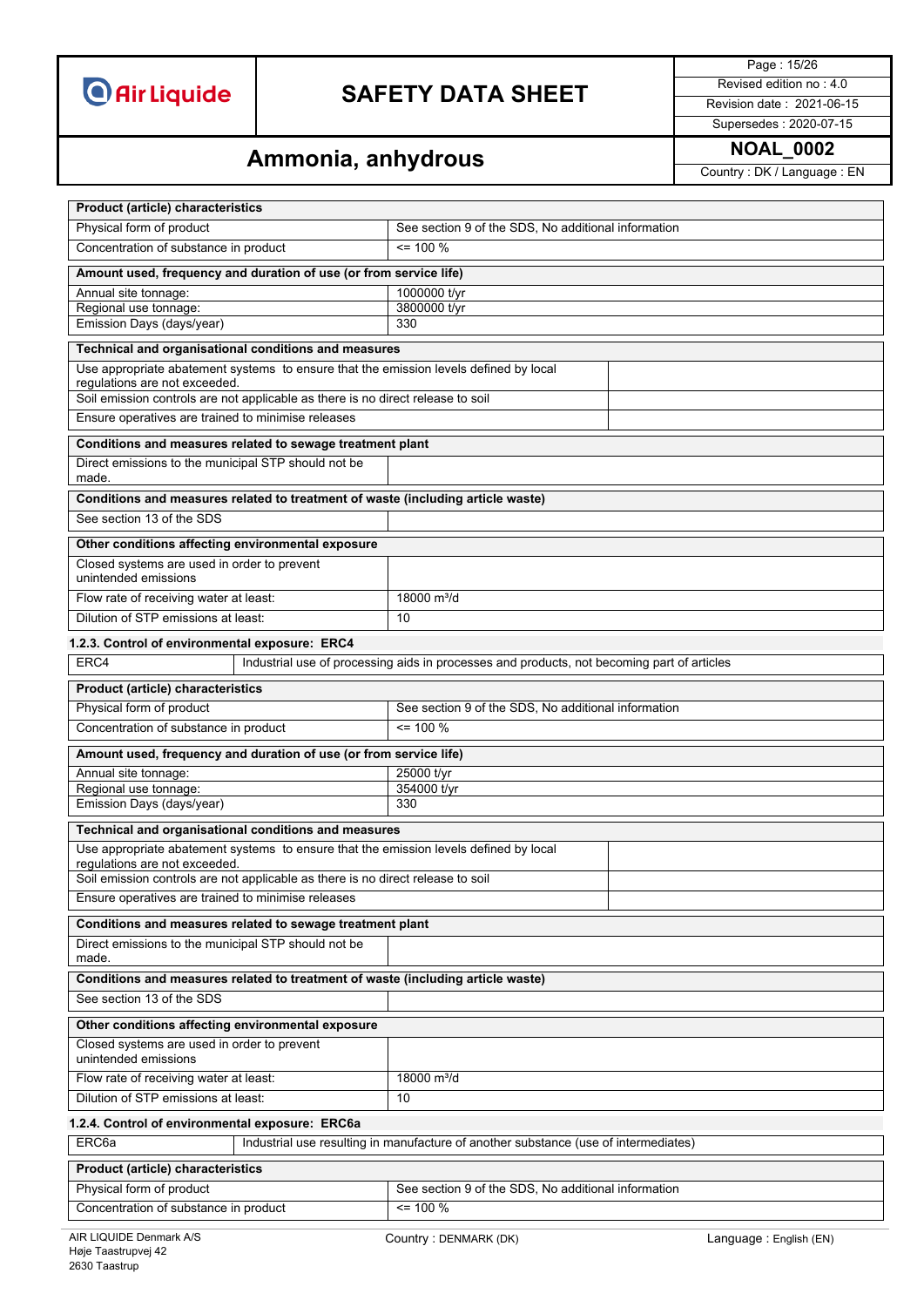

## **SAFETY DATA SHEET** Revised edition no : 4.0

Page : 16/26

Supersedes : 2020-07-15

# **Ammonia, anhydrous Ammonia, and Ammonia**

| Amount used, frequency and duration of use (or from service life)                                                      |                                                     |                                                     |  |  |
|------------------------------------------------------------------------------------------------------------------------|-----------------------------------------------------|-----------------------------------------------------|--|--|
| Annual site tonnage:                                                                                                   |                                                     | 800000 t/yr                                         |  |  |
| Regional use tonnage:                                                                                                  |                                                     | 3800000 t/yr                                        |  |  |
| Emission Days (days/year)                                                                                              |                                                     | 330                                                 |  |  |
| Technical and organisational conditions and measures                                                                   |                                                     |                                                     |  |  |
| Use appropriate abatement systems to ensure that the emission levels defined by local<br>regulations are not exceeded. |                                                     |                                                     |  |  |
| Soil emission controls are not applicable as there is no direct release to soil                                        |                                                     |                                                     |  |  |
| Ensure operatives are trained to minimise releases                                                                     |                                                     |                                                     |  |  |
| Conditions and measures related to sewage treatment plant                                                              |                                                     |                                                     |  |  |
| Direct emissions to the municipal STP should not be<br>made.                                                           |                                                     |                                                     |  |  |
| Conditions and measures related to treatment of waste (including article waste)                                        |                                                     |                                                     |  |  |
| See section 13 of the SDS                                                                                              |                                                     |                                                     |  |  |
| Other conditions affecting environmental exposure                                                                      |                                                     |                                                     |  |  |
| Closed systems are used in order to prevent<br>unintended emissions                                                    |                                                     |                                                     |  |  |
| Flow rate of receiving water at least:                                                                                 |                                                     | 18000 $m^3/d$                                       |  |  |
| Dilution of STP emissions at least:                                                                                    |                                                     | 10                                                  |  |  |
| 1.2.5. Control of environmental exposure: ERC6b                                                                        |                                                     |                                                     |  |  |
| ERC6b                                                                                                                  | Industrial use of reactive processing aids          |                                                     |  |  |
| <b>Product (article) characteristics</b>                                                                               |                                                     |                                                     |  |  |
| Physical form of product                                                                                               |                                                     | See section 9 of the SDS, No additional information |  |  |
| Concentration of substance in product                                                                                  |                                                     | $= 100 \%$                                          |  |  |
| Amount used, frequency and duration of use (or from service life)                                                      |                                                     |                                                     |  |  |
| Annual site tonnage:                                                                                                   | 25000 t/yr                                          |                                                     |  |  |
| Regional use tonnage:                                                                                                  |                                                     | 354000 t/yr                                         |  |  |
| Emission Days (days/year)<br>330                                                                                       |                                                     |                                                     |  |  |
| Technical and organisational conditions and measures                                                                   |                                                     |                                                     |  |  |
| Use appropriate abatement systems to ensure that the emission levels defined by local<br>requlations are not exceeded. |                                                     |                                                     |  |  |
| Soil emission controls are not applicable as there is no direct release to soil                                        |                                                     |                                                     |  |  |
| Ensure operatives are trained to minimise releases                                                                     |                                                     |                                                     |  |  |
| Conditions and measures related to sewage treatment plant                                                              |                                                     |                                                     |  |  |
| Direct emissions to the municipal STP should not be<br>made.                                                           |                                                     |                                                     |  |  |
| Conditions and measures related to treatment of waste (including article waste)                                        |                                                     |                                                     |  |  |
| See section 13 of the SDS                                                                                              |                                                     |                                                     |  |  |
| Other conditions affecting environmental exposure                                                                      |                                                     |                                                     |  |  |
| Closed systems are used in order to prevent<br>unintended emissions                                                    |                                                     |                                                     |  |  |
| Flow rate of receiving water at least:                                                                                 |                                                     | 18000 m <sup>3</sup> /d                             |  |  |
| Dilution of STP emissions at least:<br>10                                                                              |                                                     |                                                     |  |  |
| 1.2.6. Control of environmental exposure: ERC7                                                                         |                                                     |                                                     |  |  |
| ERC7                                                                                                                   | Industrial use of substances in closed systems      |                                                     |  |  |
| <b>Product (article) characteristics</b>                                                                               |                                                     |                                                     |  |  |
| Physical form of product                                                                                               |                                                     | See section 9 of the SDS, No additional information |  |  |
|                                                                                                                        | $= 100 \%$<br>Concentration of substance in product |                                                     |  |  |
| Amount used, frequency and duration of use (or from service life)                                                      |                                                     |                                                     |  |  |
| Annual site tonnage:<br>25000 t/yr<br>354000 t/yr<br>Regional use tonnage:                                             |                                                     |                                                     |  |  |
|                                                                                                                        |                                                     |                                                     |  |  |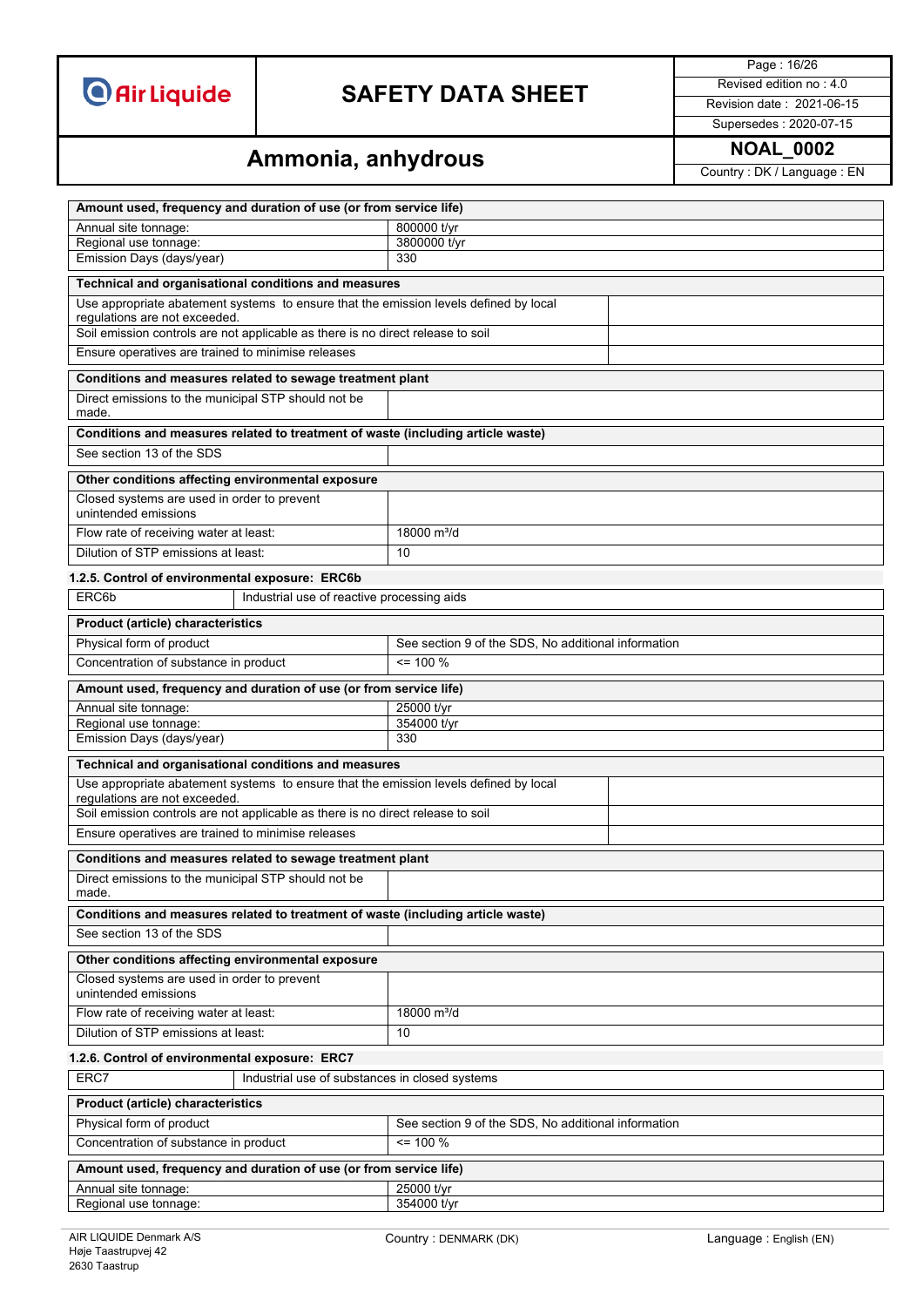## **SAFETY DATA SHEET** Revised edition no : 4.0

Page : 17/26

Supersedes : 2020-07-15

# **Ammonia, anhydrous Ammonia, and Ammonia, and Ammonial Property:** DK / Language : EN

| Emission Days (days/year)                                                                                                                                                                                                                                                                                                                                                |                                                    | 330                                                                                   |                        |
|--------------------------------------------------------------------------------------------------------------------------------------------------------------------------------------------------------------------------------------------------------------------------------------------------------------------------------------------------------------------------|----------------------------------------------------|---------------------------------------------------------------------------------------|------------------------|
| Technical and organisational conditions and measures                                                                                                                                                                                                                                                                                                                     |                                                    |                                                                                       |                        |
| Use appropriate abatement systems to ensure that the emission levels defined by local<br>regulations are not exceeded.                                                                                                                                                                                                                                                   |                                                    |                                                                                       |                        |
| Soil emission controls are not applicable as there is no direct release to soil                                                                                                                                                                                                                                                                                          |                                                    |                                                                                       |                        |
| Ensure operatives are trained to minimise releases                                                                                                                                                                                                                                                                                                                       |                                                    |                                                                                       |                        |
| Conditions and measures related to sewage treatment plant                                                                                                                                                                                                                                                                                                                |                                                    |                                                                                       |                        |
| Direct emissions to the municipal STP should not be<br>made.                                                                                                                                                                                                                                                                                                             |                                                    |                                                                                       |                        |
|                                                                                                                                                                                                                                                                                                                                                                          |                                                    | Conditions and measures related to treatment of waste (including article waste)       |                        |
| See section 13 of the SDS                                                                                                                                                                                                                                                                                                                                                |                                                    |                                                                                       |                        |
| Other conditions affecting environmental exposure                                                                                                                                                                                                                                                                                                                        |                                                    |                                                                                       |                        |
| Closed systems are used in order to prevent<br>unintended emissions                                                                                                                                                                                                                                                                                                      |                                                    |                                                                                       |                        |
| Flow rate of receiving water at least:                                                                                                                                                                                                                                                                                                                                   |                                                    | 18000 m <sup>3</sup> /d                                                               |                        |
| Dilution of STP emissions at least:                                                                                                                                                                                                                                                                                                                                      |                                                    | 10                                                                                    |                        |
| 1.2.7. Control of worker exposure: PROC1                                                                                                                                                                                                                                                                                                                                 |                                                    |                                                                                       |                        |
| PROC1                                                                                                                                                                                                                                                                                                                                                                    | Use in closed process, no likelihood of exposure   |                                                                                       |                        |
| <b>Product (article) characteristics</b>                                                                                                                                                                                                                                                                                                                                 |                                                    |                                                                                       |                        |
| Physical form of product                                                                                                                                                                                                                                                                                                                                                 |                                                    | See section 9 of the SDS, No additional information                                   |                        |
| Concentration of substance in product                                                                                                                                                                                                                                                                                                                                    |                                                    | $= 100 \%$                                                                            |                        |
|                                                                                                                                                                                                                                                                                                                                                                          |                                                    | Amount used (or contained in articles), frequency and duration of use/exposure        |                        |
| The actual tonnage handled per shift is not considered<br>to influence the exposure as such for this scenario.<br>Instead, the combination of the scale of operation and<br>level of containment/automation (as reflected in the<br>technical conditions) is the main determinant of the<br>process-intrinsic emission potential.                                        |                                                    |                                                                                       |                        |
| Exposure duration                                                                                                                                                                                                                                                                                                                                                        |                                                    | $\overline{5}$ 8 h/day                                                                |                        |
| Covers frequency up to:<br>5 days/week                                                                                                                                                                                                                                                                                                                                   |                                                    |                                                                                       |                        |
| Technical and organisational conditions and measures                                                                                                                                                                                                                                                                                                                     |                                                    |                                                                                       |                        |
| Handle product within a closed system                                                                                                                                                                                                                                                                                                                                    |                                                    |                                                                                       |                        |
| Apply a good standard of general or controlled ventilation when maintenance activities are<br>carried out.<br>Ensure operatives are trained to minimise exposure                                                                                                                                                                                                         |                                                    |                                                                                       |                        |
| Ensure supervision is in place to check that the RMMs are in place and are being used<br>correctly and that the OCs are being followed                                                                                                                                                                                                                                   |                                                    |                                                                                       |                        |
|                                                                                                                                                                                                                                                                                                                                                                          |                                                    | Conditions and measures related to personal protection, hygiene and health evaluation |                        |
| See section 8 of the SDS.                                                                                                                                                                                                                                                                                                                                                |                                                    |                                                                                       |                        |
| Other conditions affecting workers exposure                                                                                                                                                                                                                                                                                                                              |                                                    |                                                                                       |                        |
| Indoor or outdoor use                                                                                                                                                                                                                                                                                                                                                    |                                                    |                                                                                       |                        |
| 1.2.8. Control of worker exposure: PROC2                                                                                                                                                                                                                                                                                                                                 |                                                    |                                                                                       |                        |
| PROC <sub>2</sub>                                                                                                                                                                                                                                                                                                                                                        |                                                    | Use in closed, continuous process with occasional controlled exposure                 |                        |
| Product (article) characteristics                                                                                                                                                                                                                                                                                                                                        |                                                    |                                                                                       |                        |
| Physical form of product<br>See section 9 of the SDS, No additional information                                                                                                                                                                                                                                                                                          |                                                    |                                                                                       |                        |
|                                                                                                                                                                                                                                                                                                                                                                          | Concentration of substance in product<br>$= 100 %$ |                                                                                       |                        |
| Amount used (or contained in articles), frequency and duration of use/exposure                                                                                                                                                                                                                                                                                           |                                                    |                                                                                       |                        |
| The actual tonnage handled per shift is not considered<br>to influence the exposure as such for this scenario.<br>Instead, the combination of the scale of operation and<br>level of containment/automation (as reflected in the<br>technical conditions) is the main determinant of the<br>process-intrinsic emission potential.<br>Exposure duration<br>$\leq$ 8 h/day |                                                    |                                                                                       |                        |
|                                                                                                                                                                                                                                                                                                                                                                          |                                                    |                                                                                       |                        |
| AIR LIQUIDE Denmark A/S                                                                                                                                                                                                                                                                                                                                                  |                                                    | Country : DENMARK (DK)                                                                | Language: English (EN) |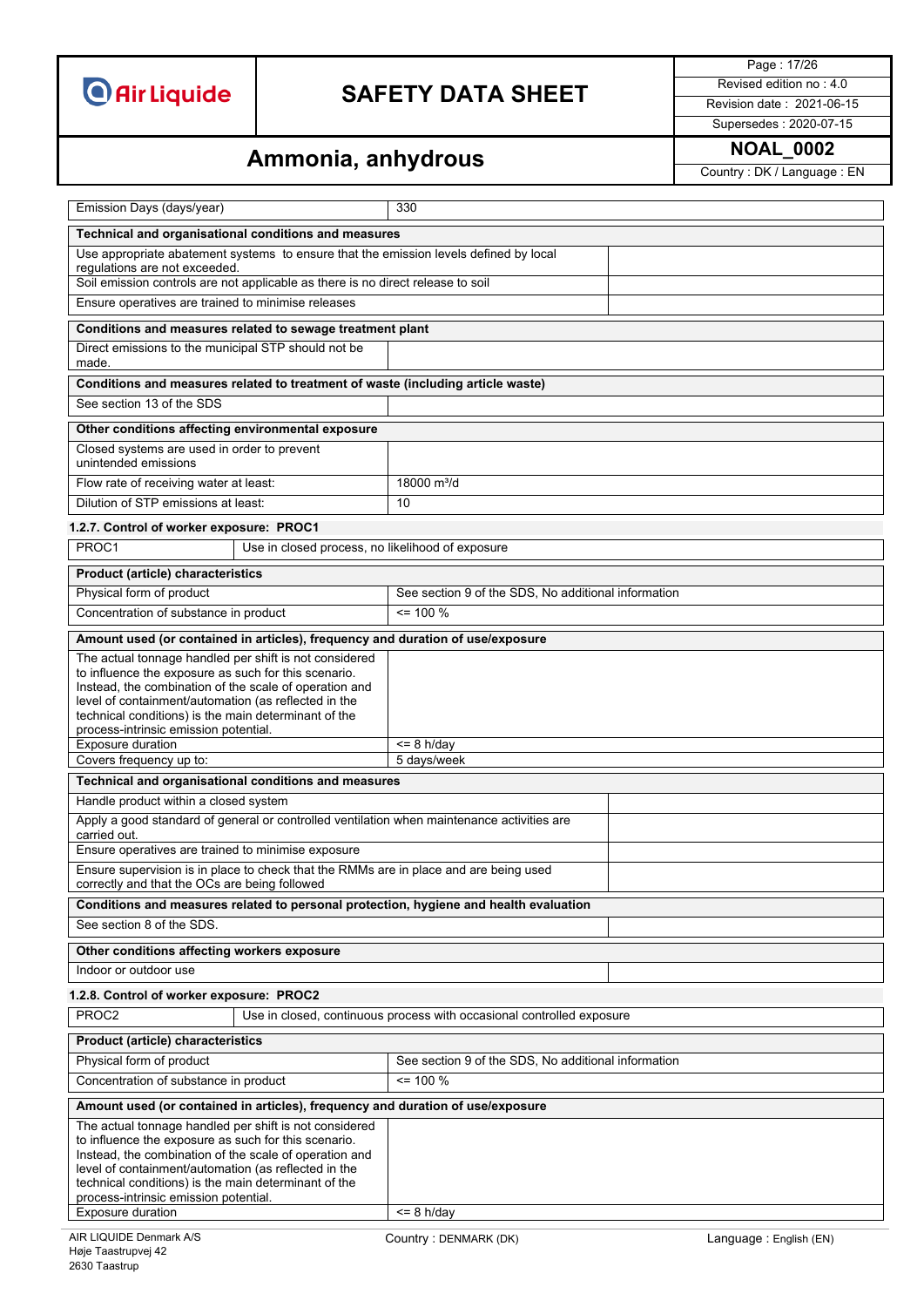## **SAFETY DATA SHEET** Revised edition no : 4.0

Page : 18/26

Supersedes : 2020-07-15

# **Ammonia, anhydrous Ammonia, and Ammonia**

| Covers frequency up to:                                                                                                                                                                                                                                                                                                           | 5 days/week                                            |                                                                                                   |  |  |
|-----------------------------------------------------------------------------------------------------------------------------------------------------------------------------------------------------------------------------------------------------------------------------------------------------------------------------------|--------------------------------------------------------|---------------------------------------------------------------------------------------------------|--|--|
| Technical and organisational conditions and measures                                                                                                                                                                                                                                                                              |                                                        |                                                                                                   |  |  |
| Handle product within a closed system                                                                                                                                                                                                                                                                                             |                                                        |                                                                                                   |  |  |
| During indoor processes or in cases where natural ventilation is not sufficient, LEV should be in<br>place at points were emissions could occur. Outdoor, LEV is not generally required.<br>Ensure samples are obtained under containment or extract ventilation.                                                                 |                                                        |                                                                                                   |  |  |
| Drain down and flush system prior to equipment break-in or maintenance.                                                                                                                                                                                                                                                           |                                                        |                                                                                                   |  |  |
| Apply a good standard of general or controlled ventilation when maintenance activities are                                                                                                                                                                                                                                        |                                                        |                                                                                                   |  |  |
| carried out.<br>Ensure operatives are trained to minimise exposure                                                                                                                                                                                                                                                                |                                                        |                                                                                                   |  |  |
| Ensure supervision is in place to check that the RMMs are in place and are being used<br>correctly and that the OCs are being followed                                                                                                                                                                                            |                                                        |                                                                                                   |  |  |
| Conditions and measures related to personal protection, hygiene and health evaluation                                                                                                                                                                                                                                             |                                                        |                                                                                                   |  |  |
| Use suitable eye protection. Wear suitable face shield. Wear suitable coveralls to prevent<br>exposure to the skin<br>Wear gloves providing a minimum efficiency of (%):                                                                                                                                                          |                                                        | Personal protection measures have to be<br>applied in case of potential exposure only.<br>90      |  |  |
| Wear a respirator providing a minimum efficiency of (%):                                                                                                                                                                                                                                                                          |                                                        | 95<br>Mandatory if activities take place outdoors or<br>indoors with no local exhaust ventilation |  |  |
| See section 8 of the SDS.                                                                                                                                                                                                                                                                                                         |                                                        |                                                                                                   |  |  |
| Other conditions affecting workers exposure                                                                                                                                                                                                                                                                                       |                                                        |                                                                                                   |  |  |
| Indoor or outdoor use                                                                                                                                                                                                                                                                                                             |                                                        |                                                                                                   |  |  |
| 1.2.9. Control of worker exposure: PROC3                                                                                                                                                                                                                                                                                          |                                                        |                                                                                                   |  |  |
| PROC <sub>3</sub>                                                                                                                                                                                                                                                                                                                 | Use in closed batch process (synthesis or formulation) |                                                                                                   |  |  |
| <b>Product (article) characteristics</b>                                                                                                                                                                                                                                                                                          |                                                        |                                                                                                   |  |  |
| Physical form of product                                                                                                                                                                                                                                                                                                          | See section 9 of the SDS, No additional information    |                                                                                                   |  |  |
| Concentration of substance in product                                                                                                                                                                                                                                                                                             | $= 100 \%$                                             |                                                                                                   |  |  |
| Amount used (or contained in articles), frequency and duration of use/exposure                                                                                                                                                                                                                                                    |                                                        |                                                                                                   |  |  |
| The actual tonnage handled per shift is not considered<br>to influence the exposure as such for this scenario.<br>Instead, the combination of the scale of operation and<br>level of containment/automation (as reflected in the<br>technical conditions) is the main determinant of the<br>process-intrinsic emission potential. |                                                        |                                                                                                   |  |  |
| <b>Exposure duration</b><br>$\leq$ 8 h/day                                                                                                                                                                                                                                                                                        |                                                        |                                                                                                   |  |  |
| Covers frequency up to:<br>5 days/week                                                                                                                                                                                                                                                                                            |                                                        |                                                                                                   |  |  |
| Technical and organisational conditions and measures                                                                                                                                                                                                                                                                              |                                                        |                                                                                                   |  |  |
| Handle product within a closed system                                                                                                                                                                                                                                                                                             |                                                        |                                                                                                   |  |  |
| During indoor processes or in cases where natural ventilation is not sufficient, LEV should be in<br>place at points were emissions could occur. Outdoor, LEV is not generally required.                                                                                                                                          |                                                        |                                                                                                   |  |  |
| Ensure samples are obtained under containment or extract ventilation.<br>Drain down and flush system prior to equipment break-in or maintenance.                                                                                                                                                                                  |                                                        |                                                                                                   |  |  |
| Apply a good standard of general or controlled ventilation when maintenance activities are<br>carried out.                                                                                                                                                                                                                        |                                                        |                                                                                                   |  |  |
| Ensure operatives are trained to minimise exposure                                                                                                                                                                                                                                                                                |                                                        |                                                                                                   |  |  |
| Ensure supervision is in place to check that the RMMs are in place and are being used<br>correctly and that the OCs are being followed                                                                                                                                                                                            |                                                        |                                                                                                   |  |  |
| Conditions and measures related to personal protection, hygiene and health evaluation                                                                                                                                                                                                                                             |                                                        |                                                                                                   |  |  |
| Use suitable eye protection. Wear suitable face shield. Wear suitable coveralls to prevent<br>exposure to the skin                                                                                                                                                                                                                |                                                        | Personal protection measures have to be<br>applied in case of potential exposure only.            |  |  |
| Wear gloves providing a minimum efficiency of (%):                                                                                                                                                                                                                                                                                |                                                        | 90                                                                                                |  |  |
| Wear a respirator providing a minimum efficiency of (%):                                                                                                                                                                                                                                                                          |                                                        | 95<br>Mandatory if activities take place outdoors or<br>indoors with no local exhaust ventilation |  |  |
| See section 8 of the SDS.                                                                                                                                                                                                                                                                                                         |                                                        |                                                                                                   |  |  |
| Other conditions affecting workers exposure                                                                                                                                                                                                                                                                                       |                                                        |                                                                                                   |  |  |
| Indoor or outdoor use                                                                                                                                                                                                                                                                                                             |                                                        |                                                                                                   |  |  |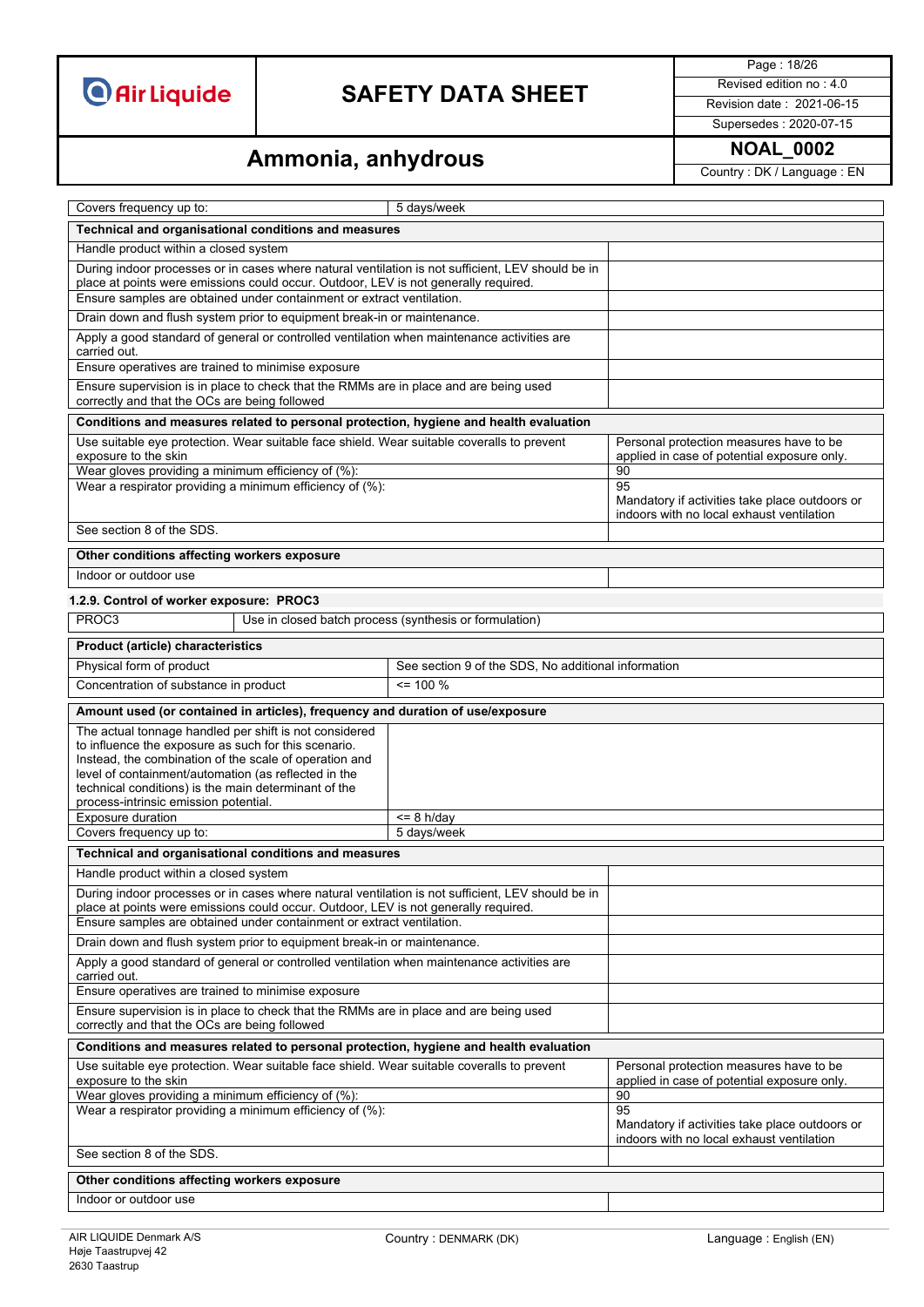## **SAFETY DATA SHEET** Revised edition no : 4.0

Page : 19/26

Supersedes : 2020-07-15

# **Ammonia, anhydrous Ammonia, and Ammonia, and Ammonial Property : DK / Language : EN**

| 1.2.10. Control of worker exposure: PROC4                                                                                                                                                                                                                                                                                         |                                                                                     |                                                                                                   |                                                                                                                      |
|-----------------------------------------------------------------------------------------------------------------------------------------------------------------------------------------------------------------------------------------------------------------------------------------------------------------------------------|-------------------------------------------------------------------------------------|---------------------------------------------------------------------------------------------------|----------------------------------------------------------------------------------------------------------------------|
| PROC4<br>Use in batch and other process (synthesis) where opportunity for exposure arises                                                                                                                                                                                                                                         |                                                                                     |                                                                                                   |                                                                                                                      |
| Product (article) characteristics                                                                                                                                                                                                                                                                                                 |                                                                                     |                                                                                                   |                                                                                                                      |
| Physical form of product<br>See section 9 of the SDS, No additional information                                                                                                                                                                                                                                                   |                                                                                     |                                                                                                   |                                                                                                                      |
| Concentration of substance in product                                                                                                                                                                                                                                                                                             |                                                                                     | <= 100 %                                                                                          |                                                                                                                      |
|                                                                                                                                                                                                                                                                                                                                   | Amount used (or contained in articles), frequency and duration of use/exposure      |                                                                                                   |                                                                                                                      |
| The actual tonnage handled per shift is not considered                                                                                                                                                                                                                                                                            |                                                                                     |                                                                                                   |                                                                                                                      |
| to influence the exposure as such for this scenario.<br>Instead, the combination of the scale of operation and<br>level of containment/automation (as reflected in the                                                                                                                                                            |                                                                                     |                                                                                                   |                                                                                                                      |
| technical conditions) is the main determinant of the<br>process-intrinsic emission potential.                                                                                                                                                                                                                                     |                                                                                     |                                                                                                   |                                                                                                                      |
| Exposure duration<br>Covers frequency up to:                                                                                                                                                                                                                                                                                      |                                                                                     | $= 8$ h/dav<br>5 days/week                                                                        |                                                                                                                      |
|                                                                                                                                                                                                                                                                                                                                   | Technical and organisational conditions and measures                                |                                                                                                   |                                                                                                                      |
| Handle product within a closed system                                                                                                                                                                                                                                                                                             |                                                                                     |                                                                                                   |                                                                                                                      |
|                                                                                                                                                                                                                                                                                                                                   |                                                                                     | During indoor processes or in cases where natural ventilation is not sufficient, LEV should be in |                                                                                                                      |
|                                                                                                                                                                                                                                                                                                                                   | place at points were emissions could occur. Outdoor, LEV is not generally required. |                                                                                                   |                                                                                                                      |
|                                                                                                                                                                                                                                                                                                                                   | Ensure samples are obtained under containment or extract ventilation.               |                                                                                                   |                                                                                                                      |
|                                                                                                                                                                                                                                                                                                                                   | Drain down and flush system prior to equipment break-in or maintenance.             |                                                                                                   |                                                                                                                      |
| carried out.                                                                                                                                                                                                                                                                                                                      |                                                                                     | Apply a good standard of general or controlled ventilation when maintenance activities are        |                                                                                                                      |
| Ensure operatives are trained to minimise exposure                                                                                                                                                                                                                                                                                |                                                                                     |                                                                                                   |                                                                                                                      |
| correctly and that the OCs are being followed                                                                                                                                                                                                                                                                                     |                                                                                     | Ensure supervision is in place to check that the RMMs are in place and are being used             |                                                                                                                      |
|                                                                                                                                                                                                                                                                                                                                   |                                                                                     | Conditions and measures related to personal protection, hygiene and health evaluation             |                                                                                                                      |
|                                                                                                                                                                                                                                                                                                                                   |                                                                                     | Use suitable eye protection. Wear suitable face shield. Wear suitable coveralls to prevent        | Personal protection measures have to be                                                                              |
| exposure to the skin                                                                                                                                                                                                                                                                                                              |                                                                                     |                                                                                                   | applied in case of potential exposure only.<br>90                                                                    |
| Wear gloves providing a minimum efficiency of (%):<br>Wear a respirator providing a minimum efficiency of (%):                                                                                                                                                                                                                    |                                                                                     |                                                                                                   | 95                                                                                                                   |
|                                                                                                                                                                                                                                                                                                                                   |                                                                                     |                                                                                                   | Mandatory if activities take place outdoors or<br>indoors with no local exhaust ventilation                          |
| See section 8 of the SDS.                                                                                                                                                                                                                                                                                                         |                                                                                     |                                                                                                   |                                                                                                                      |
| Other conditions affecting workers exposure                                                                                                                                                                                                                                                                                       |                                                                                     |                                                                                                   |                                                                                                                      |
| Indoor or outdoor use                                                                                                                                                                                                                                                                                                             |                                                                                     |                                                                                                   |                                                                                                                      |
| 1.2.11. Control of worker exposure: PROC8b                                                                                                                                                                                                                                                                                        |                                                                                     |                                                                                                   |                                                                                                                      |
| PROC8b                                                                                                                                                                                                                                                                                                                            |                                                                                     |                                                                                                   | Transfer of substance or preparation (charging/discharging) from/to vessels/large containers at dedicated facilities |
| <b>Product (article) characteristics</b>                                                                                                                                                                                                                                                                                          |                                                                                     |                                                                                                   |                                                                                                                      |
| Physical form of product                                                                                                                                                                                                                                                                                                          |                                                                                     | See section 9 of the SDS, No additional information                                               |                                                                                                                      |
| Concentration of substance in product                                                                                                                                                                                                                                                                                             |                                                                                     | $\leq$ 100 %                                                                                      |                                                                                                                      |
|                                                                                                                                                                                                                                                                                                                                   | Amount used (or contained in articles), frequency and duration of use/exposure      |                                                                                                   |                                                                                                                      |
| The actual tonnage handled per shift is not considered<br>to influence the exposure as such for this scenario.<br>Instead, the combination of the scale of operation and<br>level of containment/automation (as reflected in the<br>technical conditions) is the main determinant of the<br>process-intrinsic emission potential. |                                                                                     |                                                                                                   |                                                                                                                      |
| Exposure duration<br><= 8 h/day                                                                                                                                                                                                                                                                                                   |                                                                                     |                                                                                                   |                                                                                                                      |
| Covers frequency up to:<br>5 days/week                                                                                                                                                                                                                                                                                            |                                                                                     |                                                                                                   |                                                                                                                      |
| Technical and organisational conditions and measures                                                                                                                                                                                                                                                                              |                                                                                     |                                                                                                   |                                                                                                                      |
| Handle product within a closed system                                                                                                                                                                                                                                                                                             |                                                                                     |                                                                                                   |                                                                                                                      |
| During indoor processes or in cases where natural ventilation is not sufficient, LEV should be in<br>place at points were emissions could occur. Outdoor, LEV is not generally required.                                                                                                                                          |                                                                                     |                                                                                                   |                                                                                                                      |
| Fill containers at dedicated fill points supplied with local extract ventilation.                                                                                                                                                                                                                                                 |                                                                                     |                                                                                                   |                                                                                                                      |
| Drain down and flush system prior to equipment break-in or maintenance.                                                                                                                                                                                                                                                           |                                                                                     |                                                                                                   |                                                                                                                      |
| Apply a good standard of general or controlled ventilation when maintenance activities are<br>carried out.                                                                                                                                                                                                                        |                                                                                     |                                                                                                   |                                                                                                                      |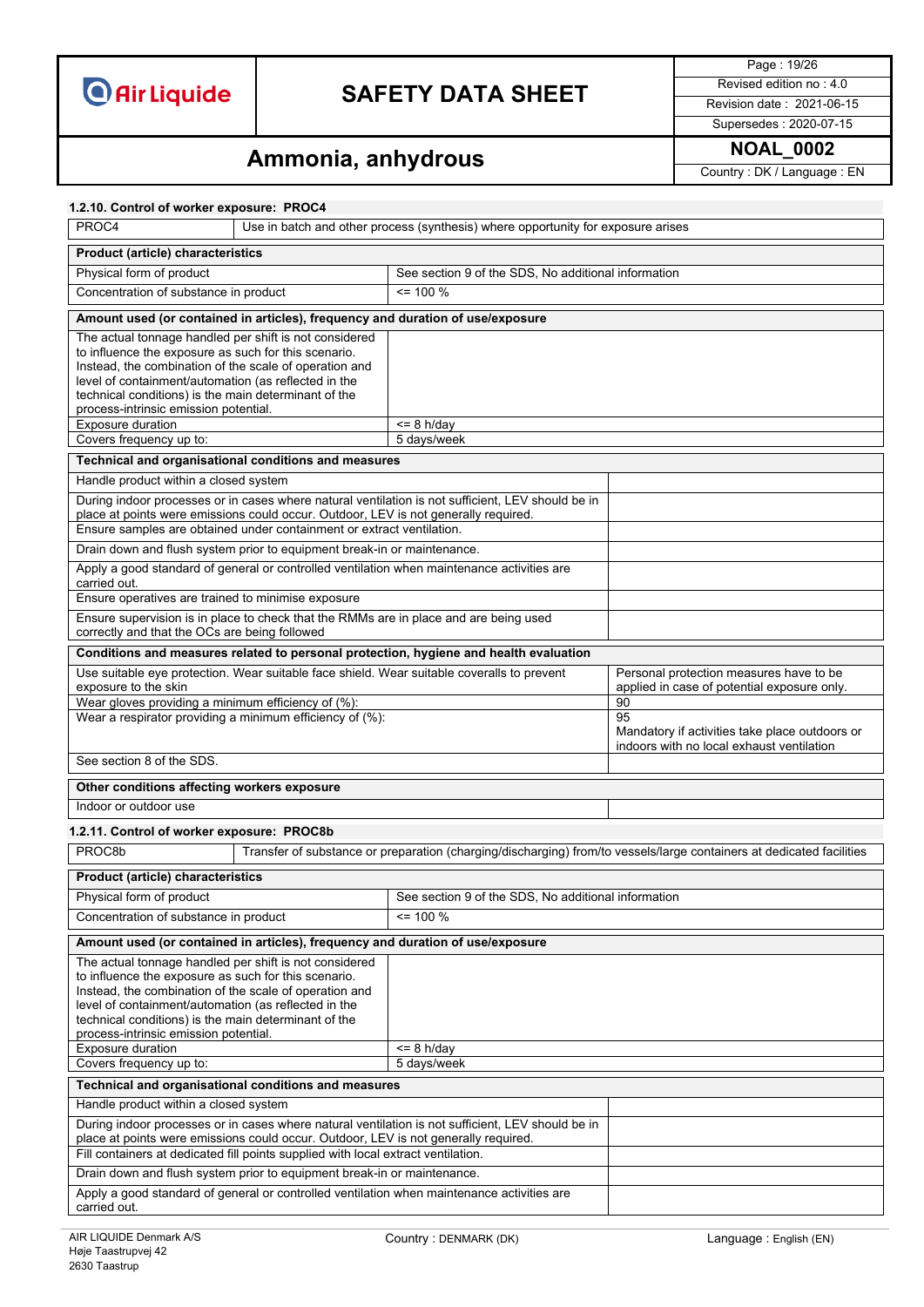## **SAFETY DATA SHEET** Revised edition no : 4.0

Page : 20/26

Supersedes : 2020-07-15

## **Ammonia, anhydrous** MOAL\_0002

| Ensure operatives are trained to minimise exposure                                                                                                                                                                                                                                                                                |                                                                                                     |                                                                                                         |  |  |
|-----------------------------------------------------------------------------------------------------------------------------------------------------------------------------------------------------------------------------------------------------------------------------------------------------------------------------------|-----------------------------------------------------------------------------------------------------|---------------------------------------------------------------------------------------------------------|--|--|
| Ensure supervision is in place to check that the RMMs are in place and are being used<br>correctly and that the OCs are being followed                                                                                                                                                                                            |                                                                                                     |                                                                                                         |  |  |
| Conditions and measures related to personal protection, hygiene and health evaluation                                                                                                                                                                                                                                             |                                                                                                     |                                                                                                         |  |  |
| Use suitable eye protection. Wear suitable face shield. Wear suitable coveralls to prevent<br>exposure to the skin                                                                                                                                                                                                                | Personal protection measures have to be<br>applied in case of potential exposure only.              |                                                                                                         |  |  |
| Wear gloves providing a minimum efficiency of (%):<br>Wear a respirator providing a minimum efficiency of (%):                                                                                                                                                                                                                    |                                                                                                     | 90<br>95                                                                                                |  |  |
|                                                                                                                                                                                                                                                                                                                                   |                                                                                                     | Mandatory if activities take place outdoors or<br>indoors with no local exhaust ventilation             |  |  |
| See section 8 of the SDS.                                                                                                                                                                                                                                                                                                         |                                                                                                     |                                                                                                         |  |  |
| Other conditions affecting workers exposure                                                                                                                                                                                                                                                                                       |                                                                                                     |                                                                                                         |  |  |
| Indoor or outdoor use                                                                                                                                                                                                                                                                                                             |                                                                                                     |                                                                                                         |  |  |
| 1.2.12. Control of worker exposure: PROC9                                                                                                                                                                                                                                                                                         |                                                                                                     |                                                                                                         |  |  |
| PROC9                                                                                                                                                                                                                                                                                                                             | Transfer of substance or mixture into small containers (dedicated filling line, including weighing) |                                                                                                         |  |  |
| Product (article) characteristics                                                                                                                                                                                                                                                                                                 |                                                                                                     |                                                                                                         |  |  |
| Physical form of product                                                                                                                                                                                                                                                                                                          | See section 9 of the SDS, No additional information                                                 |                                                                                                         |  |  |
| Concentration of substance in product                                                                                                                                                                                                                                                                                             | $= 100 %$                                                                                           |                                                                                                         |  |  |
| Amount used (or contained in articles), frequency and duration of use/exposure                                                                                                                                                                                                                                                    |                                                                                                     |                                                                                                         |  |  |
| The actual tonnage handled per shift is not considered<br>to influence the exposure as such for this scenario.<br>Instead, the combination of the scale of operation and<br>level of containment/automation (as reflected in the<br>technical conditions) is the main determinant of the<br>process-intrinsic emission potential. |                                                                                                     |                                                                                                         |  |  |
| Exposure duration<br>Covers frequency up to:                                                                                                                                                                                                                                                                                      | $\overline{58} = 8$ h/day<br>5 days/week                                                            |                                                                                                         |  |  |
| Technical and organisational conditions and measures                                                                                                                                                                                                                                                                              |                                                                                                     |                                                                                                         |  |  |
| Handle product within a closed system                                                                                                                                                                                                                                                                                             |                                                                                                     |                                                                                                         |  |  |
| During indoor processes or in cases where natural ventilation is not sufficient, LEV should be in<br>place at points were emissions could occur. Outdoor, LEV is not generally required.<br>Fill containers at dedicated fill points supplied with local extract ventilation.                                                     |                                                                                                     |                                                                                                         |  |  |
| Drain down and flush system prior to equipment break-in or maintenance.                                                                                                                                                                                                                                                           |                                                                                                     |                                                                                                         |  |  |
| Apply a good standard of general or controlled ventilation when maintenance activities are<br>carried out.                                                                                                                                                                                                                        |                                                                                                     |                                                                                                         |  |  |
| Ensure operatives are trained to minimise exposure                                                                                                                                                                                                                                                                                |                                                                                                     |                                                                                                         |  |  |
| Ensure supervision is in place to check that the RMMs are in place and are being used<br>correctly and that the OCs are being followed                                                                                                                                                                                            |                                                                                                     |                                                                                                         |  |  |
| Conditions and measures related to personal protection, hygiene and health evaluation                                                                                                                                                                                                                                             |                                                                                                     |                                                                                                         |  |  |
| Use suitable eye protection. Wear suitable face shield. Wear suitable coveralls to prevent<br>exposure to the skin                                                                                                                                                                                                                | Personal protection measures have to be<br>applied in case of potential exposure only.              |                                                                                                         |  |  |
| Wear gloves providing a minimum efficiency of (%):<br>Wear a respirator providing a minimum efficiency of (%):                                                                                                                                                                                                                    |                                                                                                     | 90<br>95<br>Mandatory if activities take place outdoors or<br>indoors with no local exhaust ventilation |  |  |
| See section 8 of the SDS.                                                                                                                                                                                                                                                                                                         |                                                                                                     |                                                                                                         |  |  |
| Other conditions affecting workers exposure                                                                                                                                                                                                                                                                                       |                                                                                                     |                                                                                                         |  |  |
| Indoor or outdoor use                                                                                                                                                                                                                                                                                                             |                                                                                                     |                                                                                                         |  |  |
| 1.3. Exposure estimation and reference to its source                                                                                                                                                                                                                                                                              |                                                                                                     |                                                                                                         |  |  |
|                                                                                                                                                                                                                                                                                                                                   |                                                                                                     |                                                                                                         |  |  |

### **1.3.1. Environmental release and exposure: ERC1**

| Assessment method        |      | <b>EUSES</b>                  |             |            |                          |
|--------------------------|------|-------------------------------|-------------|------------|--------------------------|
| <b>Protection target</b> | Unit | <b>Exposure</b><br>estimation | <b>PNEC</b> | <b>RCR</b> | Assessment<br>conditions |
| Freshwater               | mg/l | 0.000133                      | 0.0011      | 0.121      |                          |
| Marine water             | mg/l | 0.0000315                     | 0.0011      | 0.029      |                          |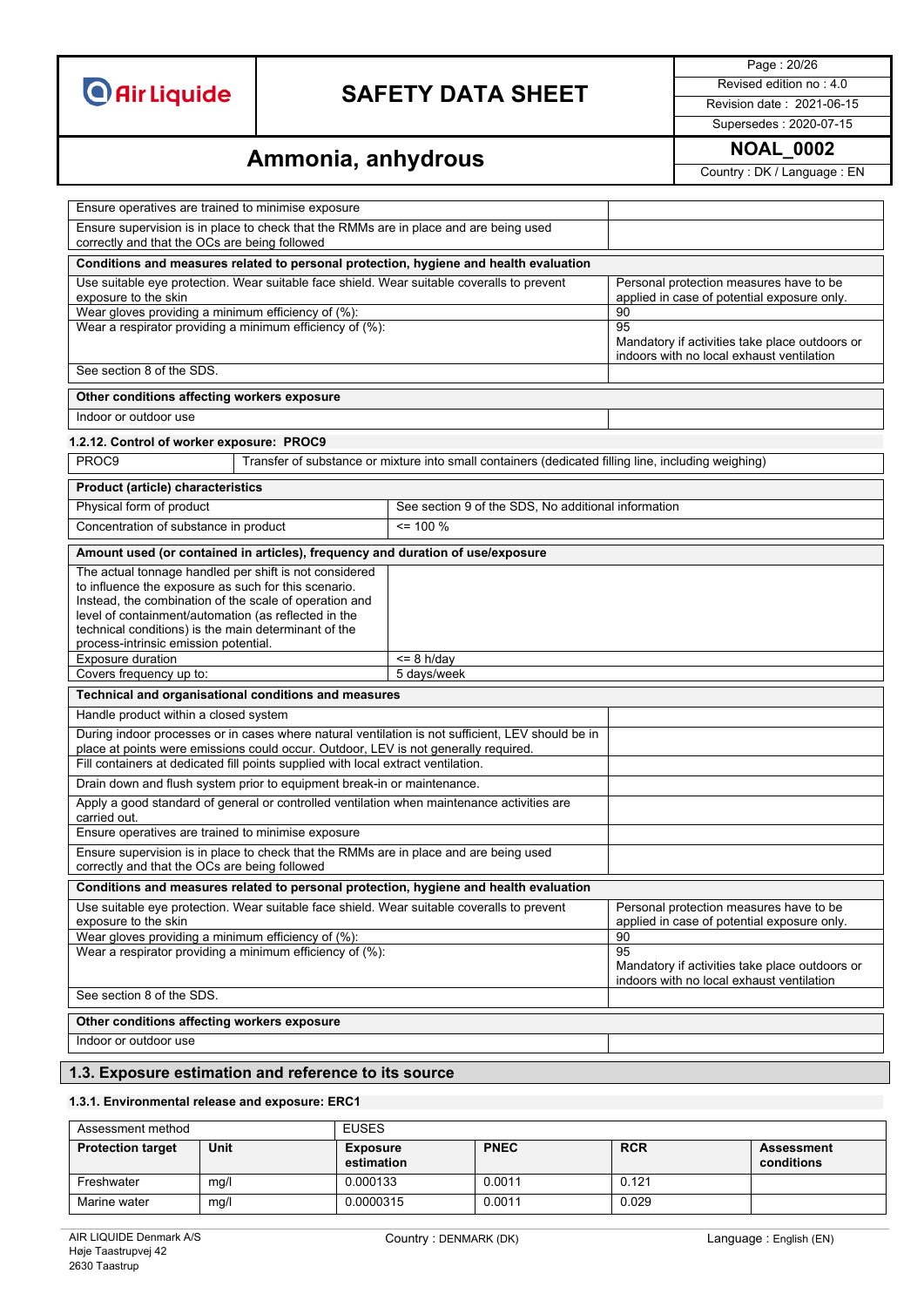## **SAFETY DATA SHEET** Revised edition no : 4.0

Page : 21/26

### Supersedes : 2020-07-15

## **Ammonia, anhydrous Ammonia, and Ammonia, and Ammonial Property:** DK / Language : EN

#### **1.3.2. Environmental release and exposure: ERC2**

| Assessment method        |      | <b>EUSES</b>                  |             |            |                                 |
|--------------------------|------|-------------------------------|-------------|------------|---------------------------------|
| <b>Protection target</b> | Unit | <b>Exposure</b><br>estimation | <b>PNEC</b> | <b>RCR</b> | <b>Assessment</b><br>conditions |
| Freshwater               | mg/l | 0.0000497                     | 0.0011      | 0.045      |                                 |
| Marine water             | mg/l | 0.000012                      | 0.0011      | 0.011      |                                 |

#### **1.3.3. Environmental release and exposure: ERC4**

| <b>Protection target</b> | Unit | Exposure<br>estimation | <b>PNEC</b> | <b>RCR</b> | <b>Assessment</b><br>conditions |
|--------------------------|------|------------------------|-------------|------------|---------------------------------|
| Freshwater               | mg/l | 0.0000108              | 0.0011      | 0.01       |                                 |
| Marine water             | mg/l | 0.0000231              | 0.0011      | 0.021      |                                 |

#### **1.3.4. Environmental release and exposure: ERC6a**

| Assessment method        |      | <b>EUSES</b>                  |             |            |                          |
|--------------------------|------|-------------------------------|-------------|------------|--------------------------|
| <b>Protection target</b> | Unit | <b>Exposure</b><br>estimation | <b>PNEC</b> | <b>RCR</b> | Assessment<br>conditions |
| Freshwater               | mg/l | 0.0000837                     | 0.0011      | 0.076      |                          |
| Marine water             | mg/l | 0.0000205                     | 0.0011      | 0.019      |                          |

#### **1.3.5. Environmental release and exposure: ERC6b**

| <b>Protection target</b> | Unit | <b>Exposure</b><br>estimation | <b>PNEC</b> | <b>RCR</b>        | <b>Assessment</b><br>conditions |
|--------------------------|------|-------------------------------|-------------|-------------------|---------------------------------|
| Freshwater               | mg/  | 0.00000173                    | 0.0011      | 0.002             |                                 |
| Marine water             | mg/l | 0.00000019                    | 0.0011      | $\approx 0.00018$ |                                 |

### **1.3.6. Environmental release and exposure: ERC7**

| <b>Protection target</b> | Unit | <b>Exposure</b><br>estimation | <b>PNEC</b> | <b>RCR</b> | <b>Assessment</b><br>conditions |
|--------------------------|------|-------------------------------|-------------|------------|---------------------------------|
| Freshwater               | mq/1 | 0.00000558                    | 0.0011      | 0.005      |                                 |
| Marine water             | mg/l | 0.00000121                    | 0.0011      | 0.001      |                                 |

#### **1.3.7. Worker exposure: PROC1**

| Route of exposure and type<br>of effects     | <b>Exposure estimate</b>  | <b>Assessment conditions</b>                            | <b>RCR</b>  |
|----------------------------------------------|---------------------------|---------------------------------------------------------|-------------|
| Dermal - Long-term - systemic<br>effects     | 0.34 mg/kg bodyweight/day | Outdoor use, Indoor use, Without<br>LEV, No gloves worn | 0.05        |
| Inhalation - Long-term -<br>systemic effects | $0 \text{ mg/m}^3$        | Outdoor use, Indoor use, Without<br>LEV                 | < 0.01      |
| Dermal - Acute - systemic<br>effects         | 0.34 mg/kg bodyweight/day | Outdoor use, Indoor use, Without<br>LEV, No gloves worn | 0.05        |
| Inhalation - Acute - systemic<br>effects     | 0 mg/m <sup>3</sup>       | Outdoor use, Indoor use, Without<br>LEV                 | < 0.01      |
| Acute - Local - Inhalation                   | $0 \text{ mg/m}^3$        | Outdoor use, Indoor use, Without<br>LEV                 | ${}_{0.01}$ |
| Long term - Local - Inhalation               | 0 mg/m <sup>3</sup>       | Outdoor use, Indoor use, Without<br>LEV                 | < 0.01      |

### **1.3.8. Worker exposure: PROC2**

| Route of exposure and type<br>of effects | <b>Exposure estimate</b>  | <b>Assessment conditions</b>                            | <b>RCR</b> |
|------------------------------------------|---------------------------|---------------------------------------------------------|------------|
| Dermal - Long-term - systemic<br>effects | 1.37 mg/kg bodyweight/day | Outdoor use, Indoor use, Without<br>LEV, No gloves worn | 0.201      |
|                                          | 0.14 mg/kg bodyweight/day | Indoor use, With LEV, No gloves<br>worn                 | 0.021      |
| Inhalation - Long-term -                 | $1.24 \text{ mg/m}^3$     | Outdoor use, With RPE xx%95%                            | 0.026      |
| systemic effects                         | $3.54 \text{ mg/m}^3$     | Indoor use, With LEV, No RPE                            | 0.074      |
| Dermal - Acute - systemic<br>effects     | 1.37 mg/kg bodyweight/day | Outdoor use, Indoor use, Without<br>LEV, No gloves worn | 0.201      |
|                                          | 0.14 mg/kg bodyweight/day | Indoor use, With LEV, No gloves<br>worn                 | 0.021      |
| Inhalation - Acute - systemic            | .24 mg/m <sup>3</sup>     | Outdoor use, With RPE xx%95%                            | 0.026      |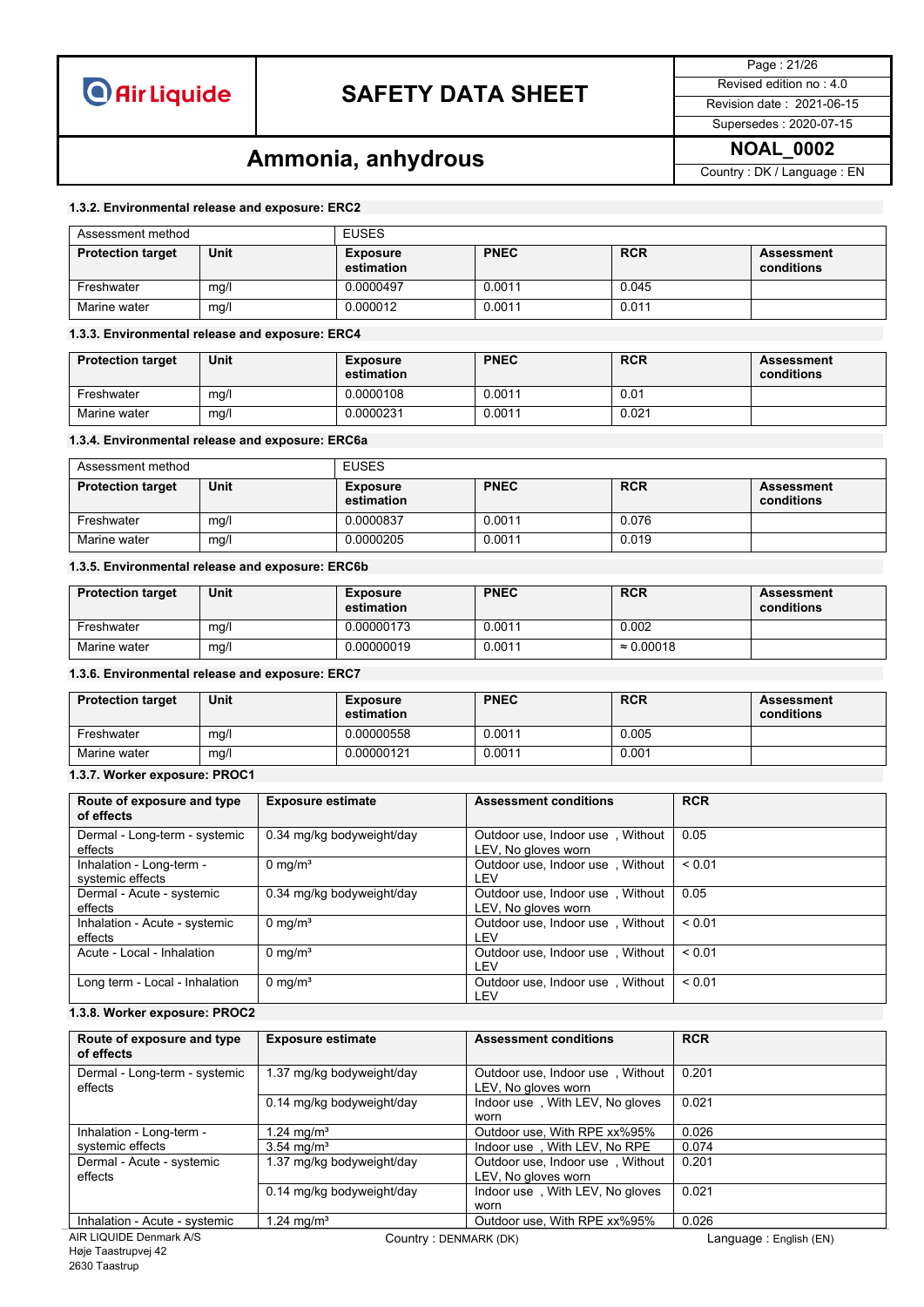## **SAFETY DATA SHEET** Revised edition no : 4.0

Page : 22/26

### Supersedes : 2020-07-15

## **Ammonia, anhydrous Ammonia, and Ammonia, and Ammonial Property:** DK / Language : EN

effects 3.54 mg/m<sup>3</sup> and the most of the U.074 Acute - Local - Inhalation 3.54 mg/m<sup>3</sup> and the U.074 Acute - Local - Inhalation 1.24 mg/m<sup>3</sup> and the U.034 and U.034 Acute - Local - Inhalation 5.034 mg/m<sup>3</sup> and U.034 and U. 1.24 mg/m<sup>3</sup> 0utdoor use, With RPE xx%95% 0.034<br>3.54 mg/m<sup>3</sup> 1ndoor use, With LEV, No RPE 0.098<br>1.24 mg/m<sup>3</sup> 0utdoor use, With RPE xx%95% 0.089 3.54 mg/mª | Indoor use,With LEV, No RPE | 0.098 Long term - Local - Inhalation | 1.24 mg/mª Outdoor use, With RPE xx%95% |0.089 3.54 mg/mª | Indoor use , With LEV, No RPE | 0.253

### **1.3.9. Worker exposure: PROC3**

| Route of exposure and type<br>of effects | <b>Exposure estimate</b>  | <b>Assessment conditions</b>                            | <b>RCR</b> |
|------------------------------------------|---------------------------|---------------------------------------------------------|------------|
| Dermal - Long-term - systemic<br>effects | 0.34 mg/kg bodyweight/day | Outdoor use, Indoor use, Without<br>LEV, No gloves worn | 0.05       |
|                                          | 0.03 mg/kg bodyweight/day | Indoor use, With LEV, No gloves<br>worn                 | 0.004      |
| Inhalation - Long-term -                 | 2.48 mg/m <sup>3</sup>    | Outdoor use, With RPE xx%95%                            | 0.052      |
| systemic effects                         | $7.08 \text{ mg/m}^3$     | Indoor use, With LEV, No RPE                            | 0.149      |
| Dermal - Acute - systemic<br>effects     | 0.34 mg/kg bodyweight/day | Outdoor use, Indoor use, Without<br>LEV, No gloves worn | 0.05       |
|                                          | 0.03 mg/kg bodyweight/day | Indoor use, With LEV, No gloves<br>worn                 | 0.004      |
| Inhalation - Acute - systemic            | 2.48 mg/m <sup>3</sup>    | Outdoor use. With RPE xx%95%                            | 0.052      |
| effects                                  | $7.08 \text{ mg/m}^3$     | Indoor use, With LEV, No RPE                            | 0.149      |
| Acute - Local - Inhalation               | 2.48 mg/m <sup>3</sup>    | Outdoor use, With RPE xx%95%                            | 0.069      |
|                                          | 7.08 mg/m <sup>3</sup>    | Indoor use, With LEV, No RPE                            | 0.197      |
| Long term - Local - Inhalation           | 2.48 mg/m <sup>3</sup>    | Outdoor use, With RPE xx%95%                            | 0.177      |
|                                          | $7.08 \text{ mg/m}^3$     | Indoor use, With LEV, No RPE                            | 0.506      |

### **1.3.10. Worker exposure: PROC4**

| Route of exposure and type<br>of effects | <b>Exposure estimate</b>  | <b>Assessment conditions</b>                                            | <b>RCR</b> |
|------------------------------------------|---------------------------|-------------------------------------------------------------------------|------------|
| Dermal - Long-term - systemic<br>effects | 0.69 mg/kg bodyweight/day | Outdoor use, Indoor use, Without<br>LEV, Gloves worn (90%<br>Reduction) | 0.101      |
|                                          | 0.69 mg/kg bodyweight/day | Indoor use, With LEV, No gloves<br>worn                                 | 0.101      |
| Inhalation - Long-term -                 | 2.48 mg/m <sup>3</sup>    | Outdoor use, With RPE xx%95%                                            | 0.052      |
| systemic effects                         | $7.08 \text{ mg/m}^3$     | Indoor use, With LEV, No RPE                                            | 0.149      |
| Dermal - Acute - systemic<br>effects     | 0.69 mg/kg bodyweight/day | Outdoor use, Indoor use, Without<br>LEV, Gloves worn (90%<br>Reduction) | 0.101      |
|                                          | 0.69 mg/kg bodyweight/day | Indoor use, With LEV, No gloves<br>worn                                 | 0.101      |
| Inhalation - Acute - systemic            | 2.48 mg/m <sup>3</sup>    | Outdoor use, With RPE xx%95%                                            | 0.052      |
| effects                                  | $7.08 \text{ mg/m}^3$     | Indoor use, With LEV, No RPE                                            | 0.149      |
| Acute - Local - Inhalation               | 2.48 mg/m <sup>3</sup>    | Outdoor use, With RPE xx%95%                                            | 0.069      |
|                                          | $7.08 \text{ mg/m}^3$     | Indoor use, With LEV, No RPE                                            | 0.197      |
| Long term - Local - Inhalation           | 2.48 mg/m <sup>3</sup>    | Outdoor use, With RPE xx%95%                                            | 0.177      |
|                                          | 7.08 mg/m <sup>3</sup>    | Indoor use, With LEV, No RPE                                            | 0.506      |

### **1.3.11. Worker exposure: PROC8b**

| Route of exposure and type<br>of effects | <b>Exposure estimate</b>  | <b>Assessment conditions</b>                                            | <b>RCR</b> |
|------------------------------------------|---------------------------|-------------------------------------------------------------------------|------------|
| Dermal - Long-term - systemic<br>effects | 0.69 mg/kg bodyweight/day | Outdoor use, Indoor use, Without<br>LEV, Gloves worn (90%<br>Reduction) | 0.101      |
|                                          | 0.69 mg/kg bodyweight/day | Indoor use, With LEV, No gloves<br>worn                                 | 0.101      |
| Inhalation - Long-term -                 | 3.72 mg/m <sup>3</sup>    | Outdoor use, With RPE xx%95%                                            | 0.078      |
| systemic effects                         | $3.19 \text{ mg/m}^3$     | Indoor use, With LEV, No RPE                                            | 0.067      |
| Dermal - Acute - systemic<br>effects     | 0.69 mg/kg bodyweight/day | Outdoor use. Indoor use. Without<br>LEV, Gloves worn (90%<br>Reduction) | 0.101      |
|                                          | 0.69 mg/kg bodyweight/day | Indoor use, With LEV, No gloves<br>worn                                 | 0.101      |
| Inhalation - Acute - systemic            | 3.72 mg/m <sup>3</sup>    | Outdoor use, With RPE xx%95%                                            | 0.078      |
| effects                                  | 3.19 mg/m <sup>3</sup>    | Indoor use, With LEV, No RPE                                            | 0.067      |
| Acute - Local - Inhalation               | 3.72 mg/m <sup>3</sup>    | Outdoor use. With RPE xx%95%                                            | 0.103      |
|                                          | 3.19 mg/m <sup>3</sup>    | Indoor use . With LEV. No RPE                                           | 0.089      |
| Long term - Local - Inhalation           | 3.72 mg/m <sup>3</sup>    | Outdoor use. With RPE xx%95%                                            | 0.266      |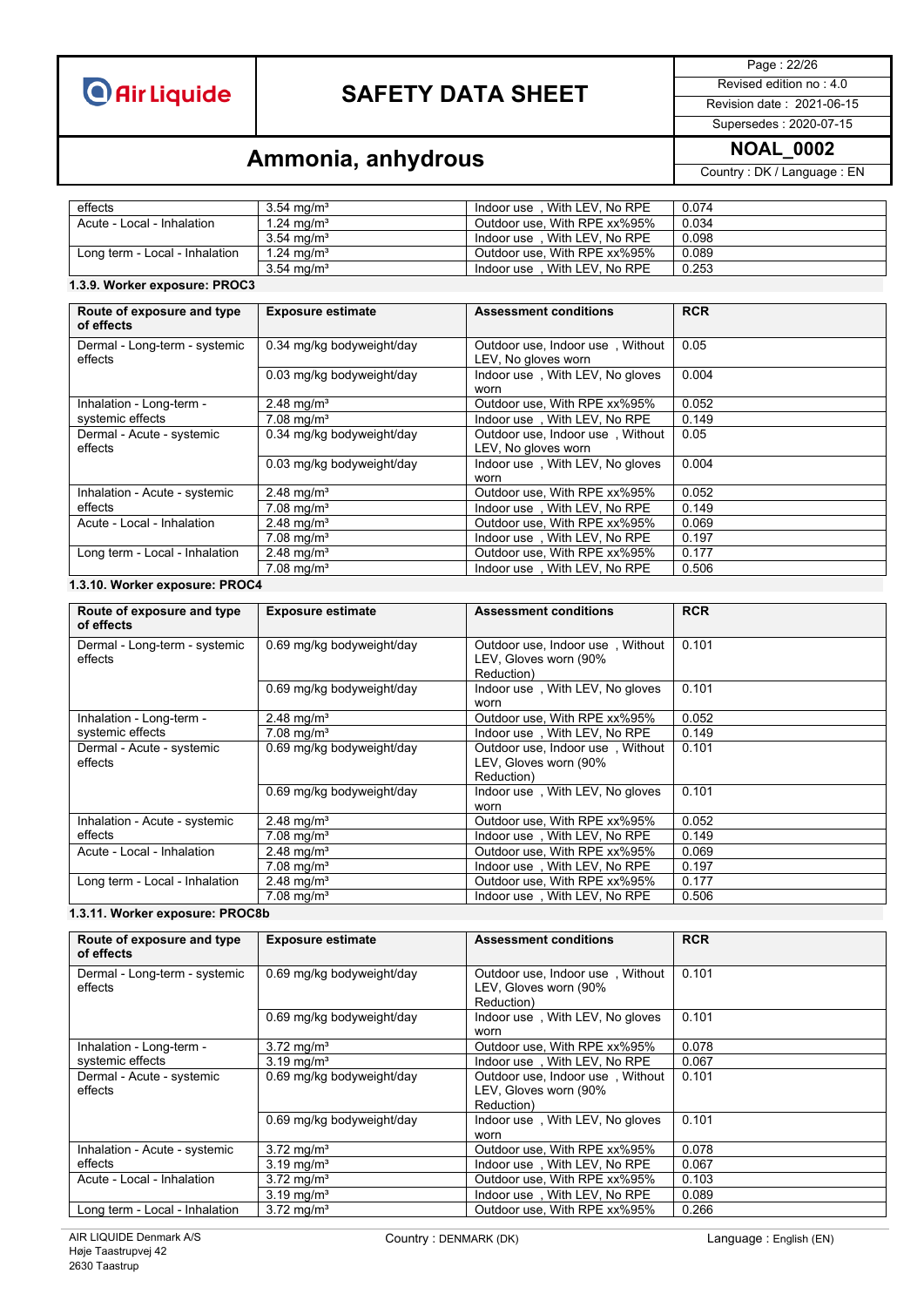## **SAFETY DATA SHEET** Revised edition no : 4.0

Page : 23/26

Supersedes : 2020-07-15

## **Ammonia, anhydrous** MOAL\_0002

### **1.3.12. Worker exposure: PROC9**

3.19 mg/m<sup>3</sup> 1ndoor use, With LEV, No RPE 0.228

| Route of exposure and type<br>of effects | <b>Exposure estimate</b>            | <b>Assessment conditions</b>                                            | <b>RCR</b> |
|------------------------------------------|-------------------------------------|-------------------------------------------------------------------------|------------|
| Dermal - Long-term - systemic<br>effects | 0.69 mg/kg bodyweight/day           | Outdoor use, Indoor use, Without<br>LEV, Gloves worn (90%<br>Reduction) | 0.101      |
|                                          | 0.69 mg/kg bodyweight/day           | Indoor use, With LEV, No RPE                                            | 0.101      |
| Inhalation - Long-term -                 | 4.96 mg/ $m^3$                      | Outdoor use, With RPE xx%95%                                            | 0.104      |
| systemic effects                         | $0.71 \text{ mg/m}^3$               | Indoor use, With LEV, With RPE<br>$xx\%$                                | 0.015      |
| Dermal - Acute - systemic<br>effects     | 0.69 mg/kg bodyweight/day           | Outdoor use, Indoor use, Without<br>LEV, Gloves worn (90%<br>Reduction) | 0.101      |
|                                          | 0.69 mg/kg bodyweight/day           | Indoor use, With LEV, No RPE                                            | 0.101      |
| Inhalation - Acute - systemic            | 4.96 mg/m <sup>3</sup>              | Outdoor use, With RPE xx%95%                                            | 0.104      |
| effects                                  | $\overline{0.71}$ mg/m <sup>3</sup> | Indoor use, With LEV, With RPE<br>xx%                                   | 0.015      |
| Acute - Local - Inhalation               | 4.96 mg/ $m^3$                      | Outdoor use, With RPE xx%95%                                            | 0.138      |
|                                          | $0.71 \text{ mg/m}^3$               | Indoor use, With LEV, With RPE<br>$xx\%$                                | 0.02       |
| Long term - Local - Inhalation           | 4.96 mg/ $m^3$                      | Outdoor use, With RPE xx%95%                                            | 0.354      |
|                                          | $0.71 \text{ mg/m}^3$               | Indoor use, With LEV, With RPE<br>xx%                                   | 0.051      |

### **1.4. Guidance to Downstream User to evaluate whether he works inside the boundaries set by the ES**

### **1.4.1. Environment**

| Guidance - Environment  | Guidance is based on assumed operating conditions which may not be applicable to all sites; thus,<br>scaling may be necessary to define appropriate site-specific risk management measures. For scaling<br>see : |
|-------------------------|------------------------------------------------------------------------------------------------------------------------------------------------------------------------------------------------------------------|
| <b>Health</b><br>1.4.2. |                                                                                                                                                                                                                  |
| Guidance - Health       | Guidance is based on assumed operating conditions which may not be applicable to all sites; thus,<br>scaling may be necessary to define appropriate site-specific risk management measures. For scaling<br>see : |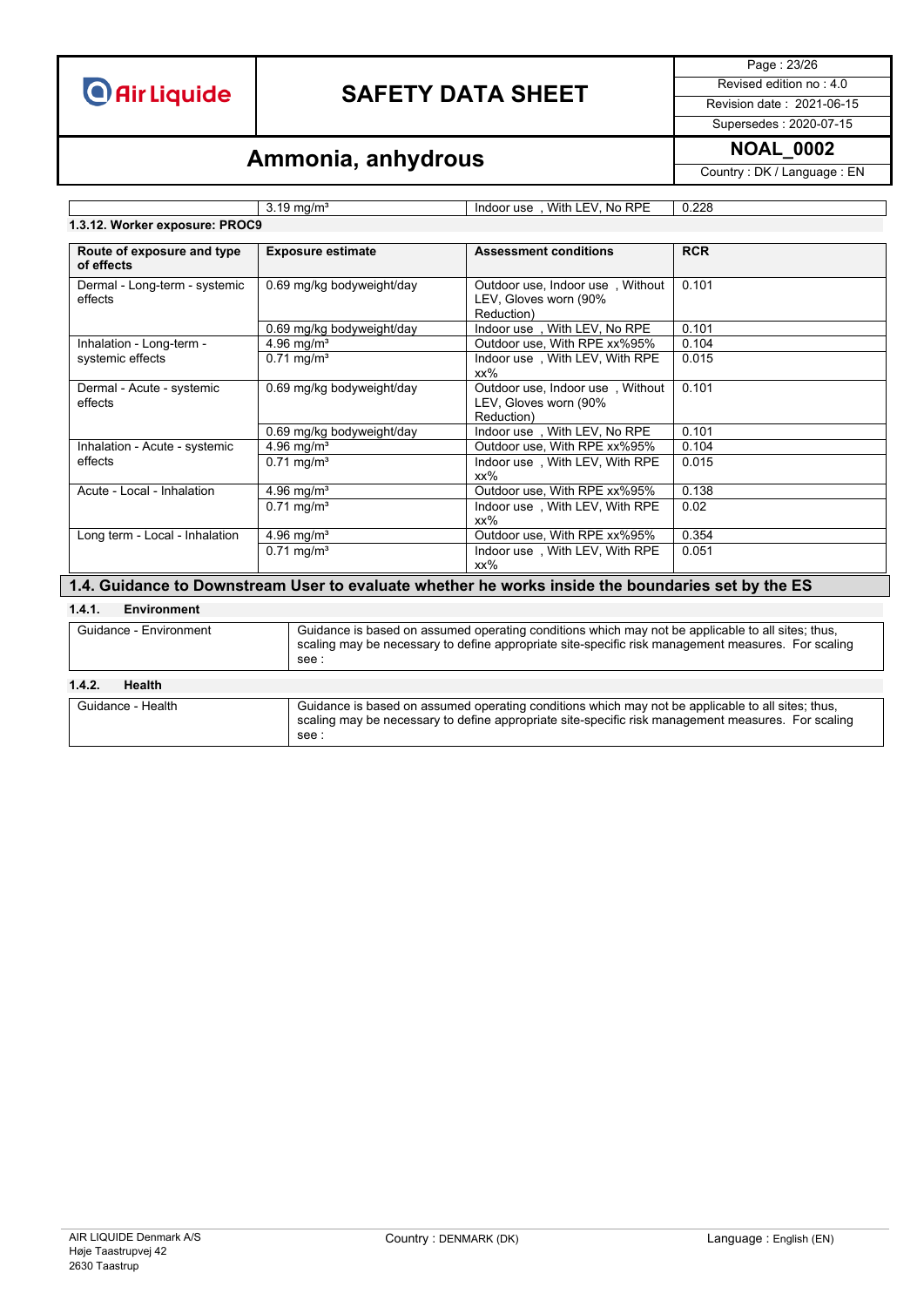

## **SAFETY DATA SHEET** Revised edition no : 4.0

Page : 24/26 Supersedes : 2020-07-15

# **Ammonia, anhydrous Ammonia, and Ammonia**

### **2. EIGA002-2: Professional uses**

| 2.1. Title section                                                                                             |                                                                                 |                            |                                                                                  |  |                        |
|----------------------------------------------------------------------------------------------------------------|---------------------------------------------------------------------------------|----------------------------|----------------------------------------------------------------------------------|--|------------------------|
| <b>Professional uses</b>                                                                                       |                                                                                 |                            | ES Ref.: EIGA002-2                                                               |  |                        |
|                                                                                                                |                                                                                 |                            | Revision date: 01/07/2016                                                        |  |                        |
| Processes, tasks, activities covered                                                                           |                                                                                 |                            | Professional uses, including transfer of product in non-industrial settings      |  |                        |
| Environment                                                                                                    |                                                                                 | Use descriptors            |                                                                                  |  |                        |
| CS <sub>1</sub>                                                                                                |                                                                                 | ERC9a, ERC9b               |                                                                                  |  |                        |
| Worker                                                                                                         |                                                                                 | Use descriptors            |                                                                                  |  |                        |
| CS <sub>2</sub>                                                                                                |                                                                                 | PROC4                      |                                                                                  |  |                        |
| CS <sub>3</sub>                                                                                                |                                                                                 | PROC8a                     |                                                                                  |  |                        |
| Assessment method                                                                                              |                                                                                 |                            | ECETOC TRA 2.0                                                                   |  |                        |
| 2.2. Conditions of use affecting exposure                                                                      |                                                                                 |                            |                                                                                  |  |                        |
| 2.2.1. Control of environmental exposure: ERC9a, ERC9b                                                         |                                                                                 |                            |                                                                                  |  |                        |
| ERC9a                                                                                                          | Wide dispersive indoor use of substances in closed systems                      |                            |                                                                                  |  |                        |
| ERC9b                                                                                                          |                                                                                 |                            | Wide dispersive outdoor use of substances in closed systems                      |  |                        |
| <b>Product (article) characteristics</b>                                                                       |                                                                                 |                            |                                                                                  |  |                        |
| Physical form of product                                                                                       |                                                                                 |                            | See section 9 of the SDS, No additional information                              |  |                        |
| Concentration of substance in product                                                                          |                                                                                 | $= 100 %$                  |                                                                                  |  |                        |
| Amount used, frequency and duration of use (or from service life)                                              |                                                                                 |                            |                                                                                  |  |                        |
| No additional information                                                                                      |                                                                                 |                            |                                                                                  |  |                        |
| Technical and organisational conditions and measures                                                           |                                                                                 |                            |                                                                                  |  |                        |
| Ensure operatives are trained to minimise exposure                                                             |                                                                                 |                            |                                                                                  |  |                        |
| Conditions and measures related to sewage treatment plant                                                      |                                                                                 |                            |                                                                                  |  |                        |
| No additional information                                                                                      |                                                                                 |                            |                                                                                  |  |                        |
|                                                                                                                |                                                                                 |                            |                                                                                  |  |                        |
| See section 13 of the SDS                                                                                      | Conditions and measures related to treatment of waste (including article waste) |                            |                                                                                  |  |                        |
|                                                                                                                | Other conditions affecting environmental exposure                               |                            |                                                                                  |  |                        |
|                                                                                                                | Closed systems are used in order to prevent                                     |                            |                                                                                  |  |                        |
|                                                                                                                | unintended emissions                                                            |                            |                                                                                  |  |                        |
|                                                                                                                | 2.2.2. Control of worker exposure: PROC4                                        |                            |                                                                                  |  |                        |
| PROC4                                                                                                          |                                                                                 |                            | Use in batch and other process (synthesis) where opportunity for exposure arises |  |                        |
| Product (article) characteristics                                                                              |                                                                                 |                            |                                                                                  |  |                        |
| Physical form of product                                                                                       |                                                                                 |                            | See section 9 of the SDS, No additional information                              |  |                        |
| Concentration of substance in product                                                                          |                                                                                 | $\leq$ 100 %               |                                                                                  |  |                        |
| Amount used (or contained in articles), frequency and duration of use/exposure                                 |                                                                                 |                            |                                                                                  |  |                        |
| The actual tonnage handled per shift is not considered                                                         |                                                                                 |                            |                                                                                  |  |                        |
| to influence the exposure as such for this scenario.                                                           |                                                                                 |                            |                                                                                  |  |                        |
| Instead, the combination of the scale of operation and<br>level of containment/automation (as reflected in the |                                                                                 |                            |                                                                                  |  |                        |
| technical conditions) is the main determinant of the                                                           |                                                                                 |                            |                                                                                  |  |                        |
| process-intrinsic emission potential.<br>Exposure duration                                                     |                                                                                 |                            |                                                                                  |  |                        |
| Covers frequency up to:                                                                                        |                                                                                 | $= 8 h/day$<br>5 days/week |                                                                                  |  |                        |
| Technical and organisational conditions and measures                                                           |                                                                                 |                            |                                                                                  |  |                        |
| Handle product within a closed system                                                                          |                                                                                 |                            |                                                                                  |  |                        |
| During indoor processes or in cases where natural ventilation is not sufficient, LEV should be in              |                                                                                 |                            |                                                                                  |  |                        |
| place at points were emissions could occur. Outdoor, LEV is not generally required.                            |                                                                                 |                            |                                                                                  |  |                        |
| Drain down and flush system prior to equipment break-in or maintenance.                                        |                                                                                 |                            |                                                                                  |  |                        |
| Apply a good standard of general or controlled ventilation when maintenance activities are<br>carried out.     |                                                                                 |                            |                                                                                  |  |                        |
| AIR LIQUIDE Denmark A/S                                                                                        |                                                                                 | Country: DENMARK (DK)      |                                                                                  |  | Language: English (EN) |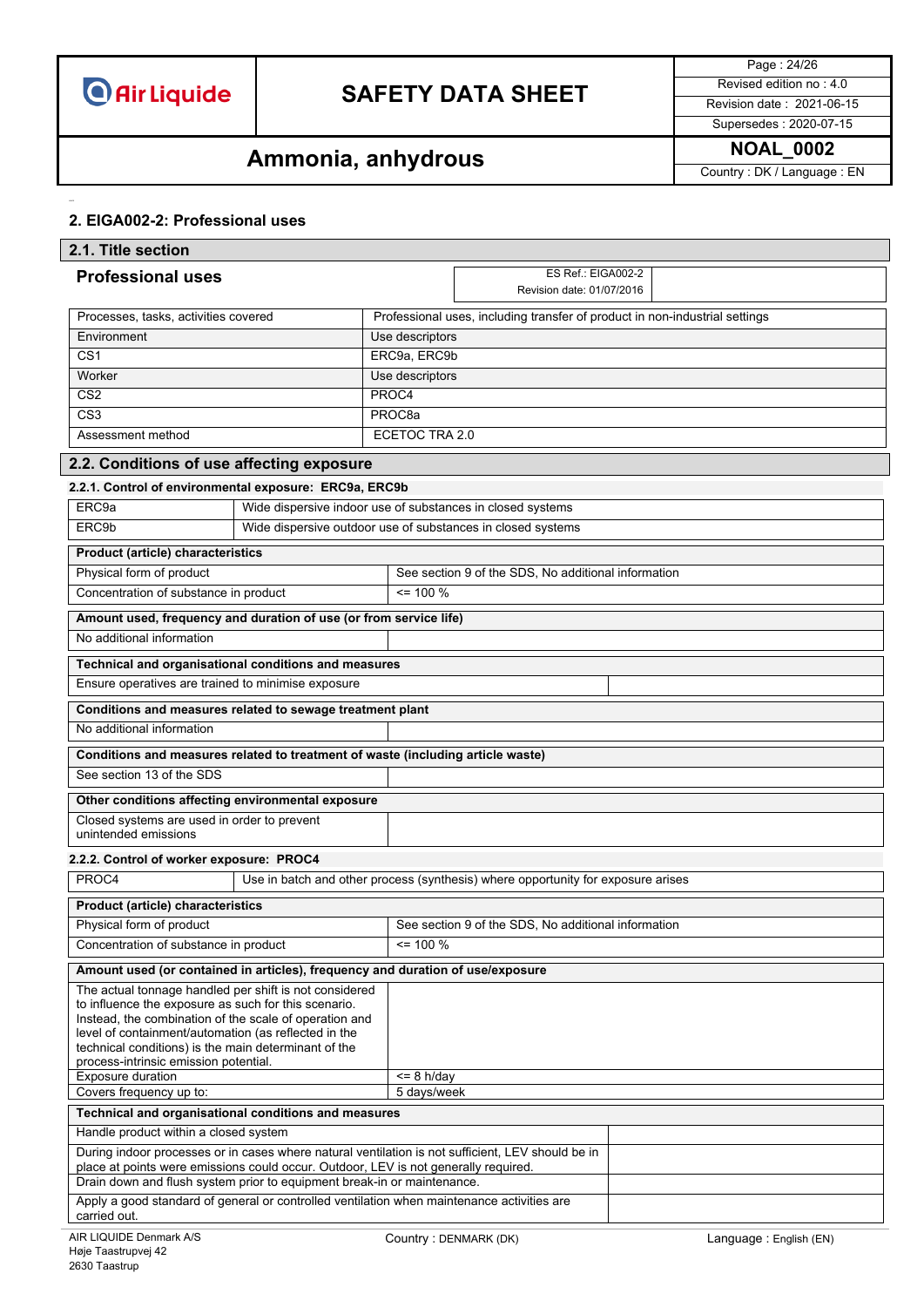## **SAFETY DATA SHEET** Revised edition no : 4.0

Page : 25/26

Supersedes : 2020-07-15

## **Ammonia, anhydrous Ammonia, and Ammonia, and Ammonial Country**: DK / Language : EN

| Ensure operatives are trained to minimise exposure                                                                                                                                                                                                                                                                                |                                                                                                                             |                                                                                                   |                                                                                              |
|-----------------------------------------------------------------------------------------------------------------------------------------------------------------------------------------------------------------------------------------------------------------------------------------------------------------------------------|-----------------------------------------------------------------------------------------------------------------------------|---------------------------------------------------------------------------------------------------|----------------------------------------------------------------------------------------------|
| Ensure supervision is in place to check that the RMMs are in place and are being used<br>correctly and that the OCs are being followed                                                                                                                                                                                            |                                                                                                                             |                                                                                                   |                                                                                              |
|                                                                                                                                                                                                                                                                                                                                   |                                                                                                                             | Conditions and measures related to personal protection, hygiene and health evaluation             |                                                                                              |
| Use suitable eye protection. Wear suitable face shield. Wear suitable coveralls to prevent<br>exposure to the skin<br>Wear gloves providing a minimum efficiency of (%):                                                                                                                                                          |                                                                                                                             |                                                                                                   | Personal protection measures have to be<br>applied in case of potential exposure only.<br>90 |
| Wear a respirator providing a minimum efficiency of                                                                                                                                                                                                                                                                               |                                                                                                                             |                                                                                                   | 95                                                                                           |
|                                                                                                                                                                                                                                                                                                                                   |                                                                                                                             |                                                                                                   | Mandatory if activities take place outdoors or<br>indoors with no local exhaust ventilation  |
| See section 8 of the SDS.                                                                                                                                                                                                                                                                                                         |                                                                                                                             |                                                                                                   |                                                                                              |
| Other conditions affecting workers exposure                                                                                                                                                                                                                                                                                       |                                                                                                                             |                                                                                                   |                                                                                              |
| Indoor or outdoor use                                                                                                                                                                                                                                                                                                             |                                                                                                                             |                                                                                                   |                                                                                              |
| 2.2.3. Control of worker exposure: PROC8a                                                                                                                                                                                                                                                                                         |                                                                                                                             |                                                                                                   |                                                                                              |
| PROC <sub>8a</sub>                                                                                                                                                                                                                                                                                                                | Transfer of substance or preparation (charging/discharging) from/to vessels/large containers at non dedicated<br>facilities |                                                                                                   |                                                                                              |
| Product (article) characteristics                                                                                                                                                                                                                                                                                                 |                                                                                                                             |                                                                                                   |                                                                                              |
| Physical form of product                                                                                                                                                                                                                                                                                                          |                                                                                                                             | See section 9 of the SDS, No additional information                                               |                                                                                              |
| Concentration of substance in product                                                                                                                                                                                                                                                                                             |                                                                                                                             | $= 100 \%$                                                                                        |                                                                                              |
|                                                                                                                                                                                                                                                                                                                                   |                                                                                                                             | Amount used (or contained in articles), frequency and duration of use/exposure                    |                                                                                              |
| The actual tonnage handled per shift is not considered<br>to influence the exposure as such for this scenario.<br>Instead, the combination of the scale of operation and<br>level of containment/automation (as reflected in the<br>technical conditions) is the main determinant of the<br>process-intrinsic emission potential. |                                                                                                                             |                                                                                                   |                                                                                              |
| Exposure duration                                                                                                                                                                                                                                                                                                                 |                                                                                                                             | $<= 8$ h/day                                                                                      |                                                                                              |
| Covers frequency up to:<br>5 days/week                                                                                                                                                                                                                                                                                            |                                                                                                                             |                                                                                                   |                                                                                              |
| Technical and organisational conditions and measures                                                                                                                                                                                                                                                                              |                                                                                                                             |                                                                                                   |                                                                                              |
| Handle product within a closed system                                                                                                                                                                                                                                                                                             |                                                                                                                             |                                                                                                   |                                                                                              |
| During indoor processes or in cases where natural ventilation is not sufficient, LEV should be in<br>place at points were emissions could occur. Outdoor, LEV is not generally required.                                                                                                                                          |                                                                                                                             |                                                                                                   |                                                                                              |
| Drain down and flush system prior to equipment break-in or maintenance.                                                                                                                                                                                                                                                           |                                                                                                                             |                                                                                                   |                                                                                              |
| Apply a good standard of general or controlled ventilation when maintenance activities are<br>carried out.                                                                                                                                                                                                                        |                                                                                                                             |                                                                                                   |                                                                                              |
|                                                                                                                                                                                                                                                                                                                                   | Ensure operatives are trained to minimise exposure                                                                          |                                                                                                   |                                                                                              |
| Ensure supervision is in place to check that the RMMs are in place and are being used<br>correctly and that the OCs are being followed                                                                                                                                                                                            |                                                                                                                             |                                                                                                   |                                                                                              |
| Conditions and measures related to personal protection, hygiene and health evaluation                                                                                                                                                                                                                                             |                                                                                                                             |                                                                                                   |                                                                                              |
| Use suitable eye protection. Wear suitable face shield. Wear suitable coveralls to prevent<br>exposure to the skin                                                                                                                                                                                                                |                                                                                                                             |                                                                                                   | Personal protection measures have to be<br>applied in case of potential exposure only.       |
| Wear gloves providing a minimum efficiency of (%):                                                                                                                                                                                                                                                                                |                                                                                                                             |                                                                                                   | 90                                                                                           |
| Wear a respirator providing a minimum efficiency of                                                                                                                                                                                                                                                                               |                                                                                                                             | 95<br>Mandatory if activities take place outdoors or<br>indoors with no local exhaust ventilation |                                                                                              |
| See section 8 of the SDS.                                                                                                                                                                                                                                                                                                         |                                                                                                                             |                                                                                                   |                                                                                              |
| Other conditions affecting workers exposure                                                                                                                                                                                                                                                                                       |                                                                                                                             |                                                                                                   |                                                                                              |
| Indoor or outdoor use                                                                                                                                                                                                                                                                                                             |                                                                                                                             |                                                                                                   |                                                                                              |
| 2.3. Exposure estimation and reference to its source                                                                                                                                                                                                                                                                              |                                                                                                                             |                                                                                                   |                                                                                              |

#### **2.3.1. Environmental release and exposure: ERC9a, ERC9b**

Qualitative approach used to conclude safe use,The exposure of aquatic, terrestrial, sediment and sewage treatment microorganisms is considered to be negligible because the substance partitions primarily to air when released to the environment. ,The resulting environmental exposure is not expected to add significantly to already present background levels of the gas in the environment ,An additional assessment for environmental exposure for wide dispersive uses has therefore not been presented in section 3.

#### **2.3.2. Worker exposure: PROC4**